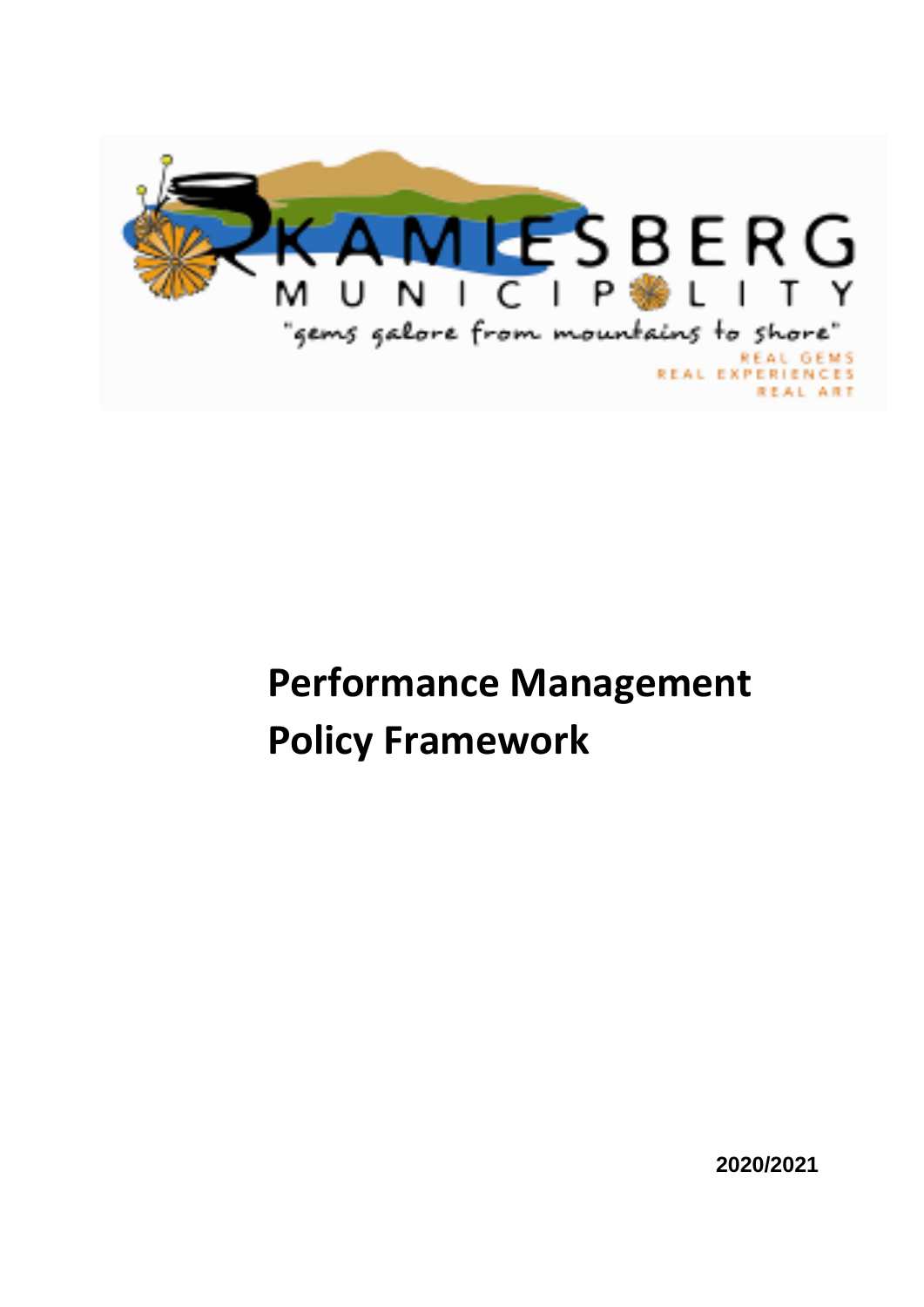### **CONTENTS**

#### **ABBREVIATIONS DEFINITIONS**

- **1. INTRODUCTION**
- **2. PURPOSE OF THE PMS FRAMEWORK**

#### **3. POLICY AND LEGISLATIVE FRAMEWORK FOR PERFORMANCE MANAGEMENT**

- 3.1 The Constitution of the RSA, 1996 (Act 108 of 1996)
- 3.2 Local Government: Municipal Systems Act, 2000 (Act 32 of 2000)
- 3.3 Municipal Planning and Performance Management Regulations, 2001
- 3.4 Regulations for Municipal Managers and Managers directly accountable to Municipal Managers, 2006
- 3.5 Municipal Financial Management Act, 2003 (Act 56 of 2003)
- 3.6 Batho Pele (1998)
- 3.7 The White Paper on Local Government

#### **4. STRATEGIC OBJECTIVES OF THE PERFORMANCE MANAGEMENT SYSTEM**

#### **5. THE PERFORMANCE MANAGEMENT CYCLE**

- 5.1Performance Planning
- 5.2Performance Monitoring
- 5.3Performance Measurement and Analysis
- 5.4Performance Reviews
- 5.5Performance Reporting /Auditing

#### **6.EMPLOYEE PERFORMANCE MANAGEMENT**

- 1 Planning
- 2 Implementation, Monitoring, Data Analysing and Measurement
- 3 Coaching
- 4 Employee Performance Review
- 5 Rewarding Performance

**7.CRITICAL DATES AND TIMELINES**

# **8.EVALUATIN AND REVIEW OF THE PERFORMANCE MANAGEMENT SYSTEM 9.CONCLUTION**

**10.APPENDICES**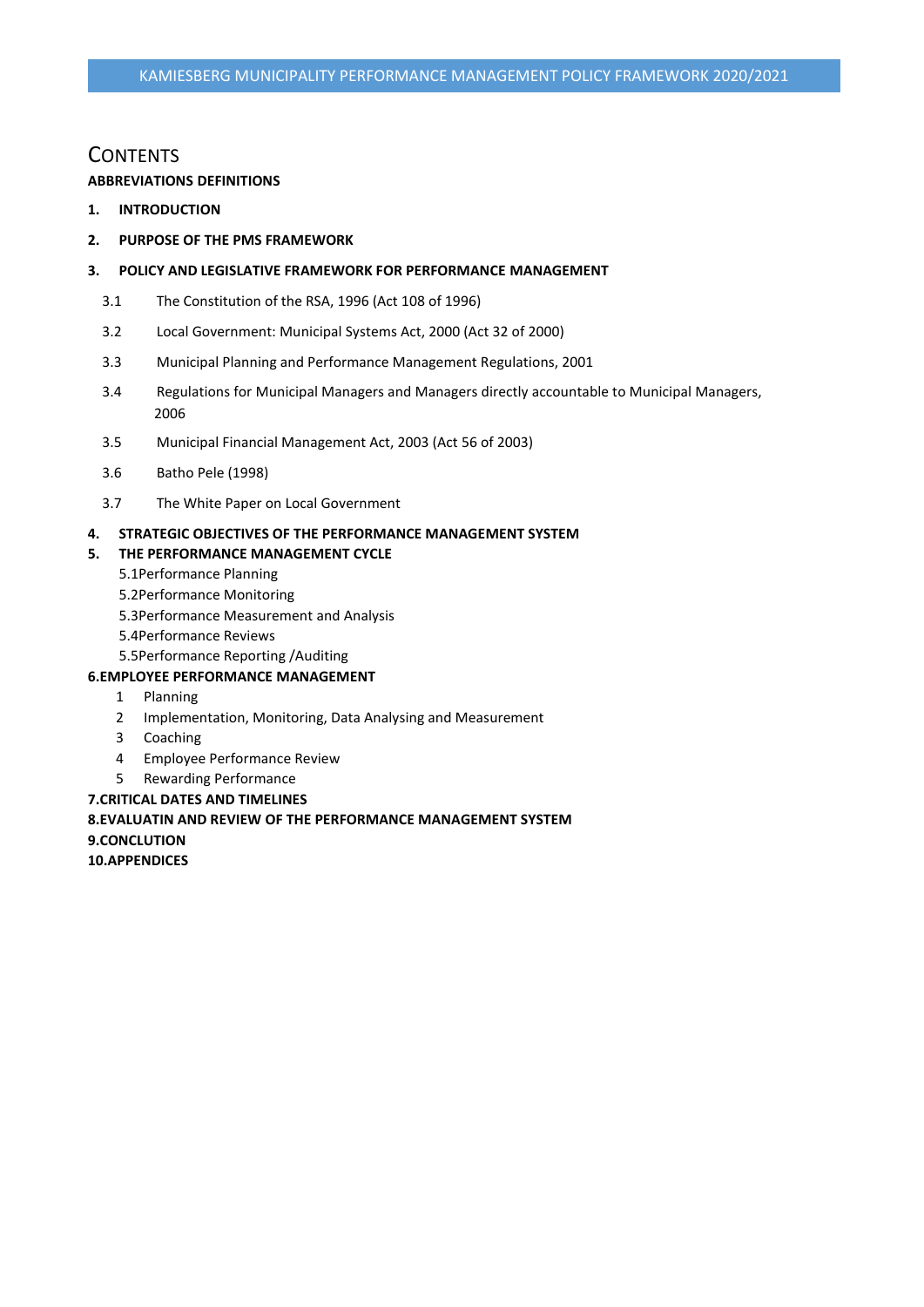# **ABBREVIATIONS**

| <b>CBOs</b>  | <b>Community Based Organisations</b>                  |
|--------------|-------------------------------------------------------|
| CoGTA        | <b>Cooperative Governance and Traditional Affairs</b> |
| HR.          | Human Resources                                       |
| <b>HRD</b>   | Human Resource Development                            |
| IDP          | Integrated Development Plan                           |
| <b>IPMS</b>  | Individual Performance Management System              |
| <b>KPA</b>   | Key Performance Area                                  |
| <b>KPI</b>   | Key Performance Indicator                             |
| M&E          | Monitoring and Evaluation                             |
| <b>MFMA</b>  | Municipal Finance Management Act                      |
| <b>KLM</b>   | Kamiesberg Local Municipality                         |
| MSA          | <b>Municipal Systems Act</b>                          |
| <b>NGOs</b>  | Non-Governmental Organisations                        |
| <b>PMS</b>   | Performance Management System                         |
| PA           | Performance Agreement                                 |
| <b>SDBIP</b> | Service Delivery and Budget Implementation Plan       |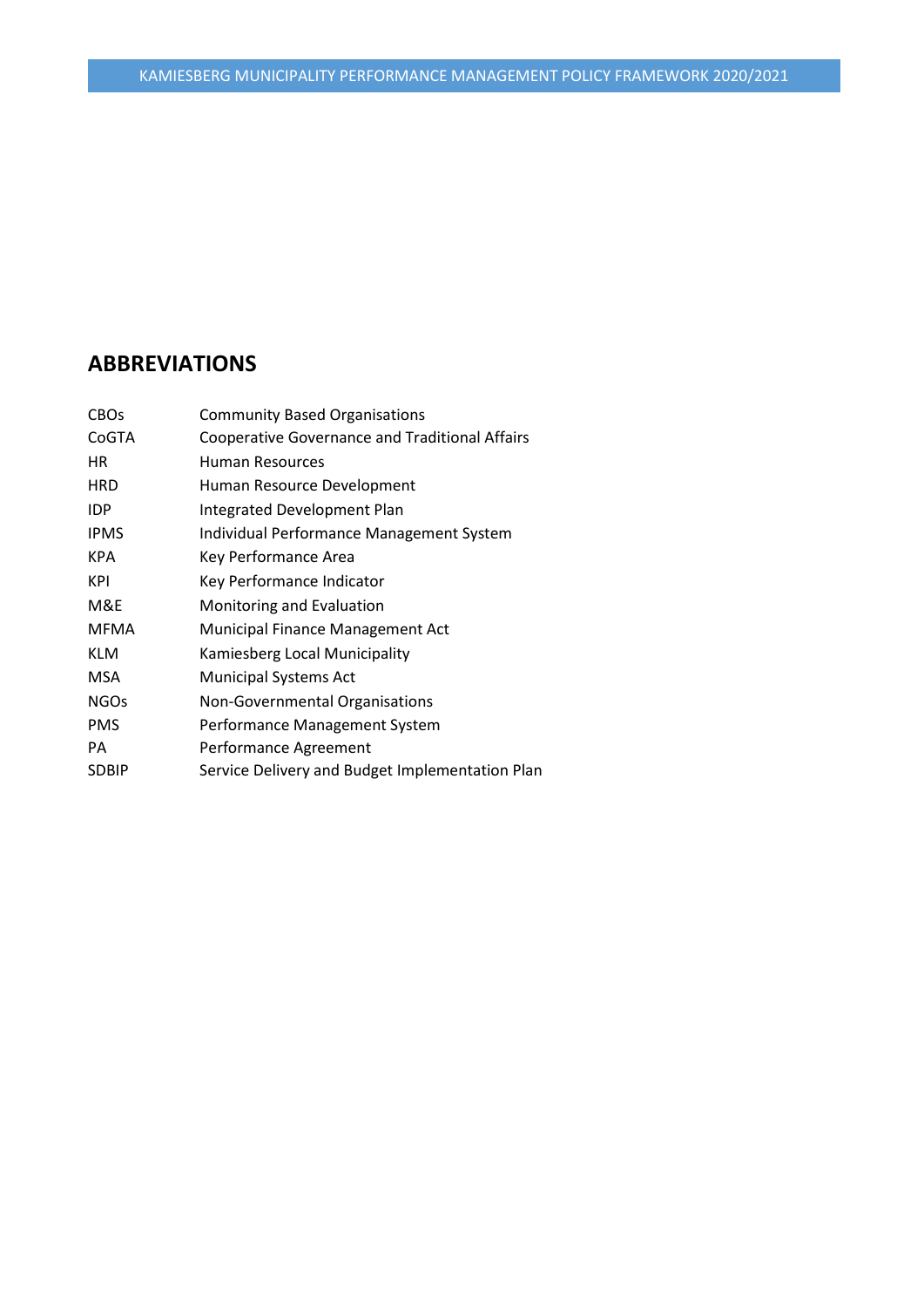# **1. INTRODUCTION**

Performance management is a process which measures the implementation of an organisation's strategy. At the local government level, this has become an imperative, with local economic development, institutional transformation, governance, financial viability and service delivery being the key performance areas in terms of the Local Government Developmental Agenda. Performance management provides the mechanism to measure whether targets that are set by municipalities to meet its development priorities and strategic objectives are met.

National government has also found it necessary to institutionalise and provide legislation on the performance management process for local government. A comprehensive and elaborate system of performance management has been developed for municipalities. The system is designed to continuously monitor the performance of municipalities in fulfilling their developmental mandate. Central to the system is the development of key performance indicators as instruments to assess performance. These indicators help to translate complex socio-economic development challenges into quantifiable and measurable constructs. They are therefore crucial if a proper assessment of the impact of government in improving the quality of life of all is to be done.

In 2017 the Council of Kamiesberg Local Municipality adopted a Performance Management Policy Framework that has not been reviewed since then. However, the processes of developing, implementation and reviewing Integrated Development Planning (IDP) has been taking place normally.

# **2.PURPOSE OF THE POLICY FRAMEWORK**

The purpose of this document is to review and update the adopted 2017 framework. The revised policy framework will also reflect the linkages between the Integrated Development Plan (IDP), the Budget, the Service Delivery and Budget Implementation Plan (SDBIP) and the Performance Management System (PMS) of the municipality.

As required by the Municipal Systems Act ,2000 and the Planning and Performance Management Regulations ,2001, this revised Policy Framework sets out:

- **■** The objectives and benefits of the performance management system,
- **EXECT** The principles that will inform the development and implementation of the system,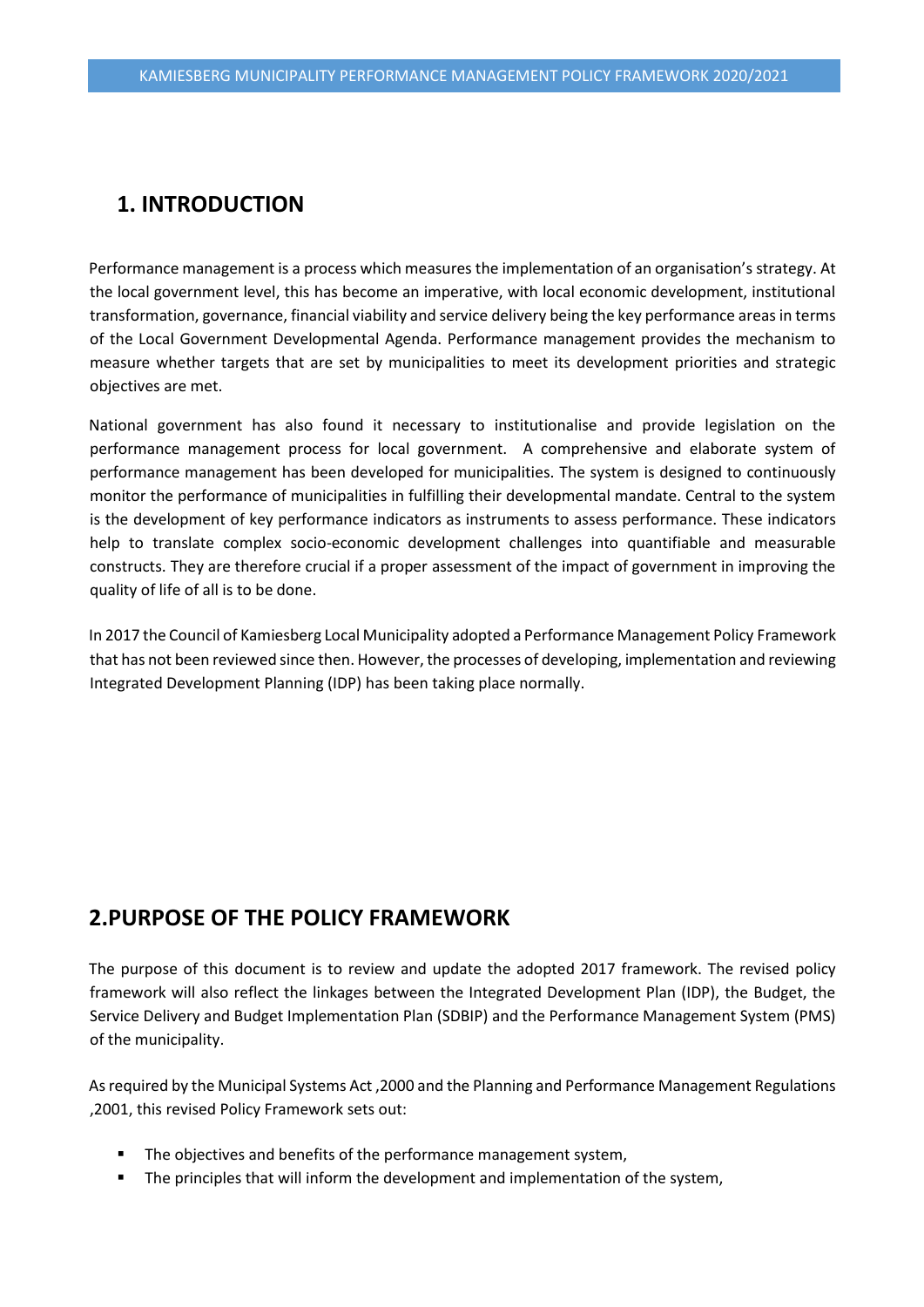- A preferred performance model that describes what areas of performance will be measured by the municipality,
- The process by which the system will be managed,
- The roles and responsibilities of different stakeholders, and
- The process of managing employee performance.

The purpose of this document is therefore to make provision for the implementation of the Performance Management System at Kamiesberg Local Municipality (KLM), the establishment of appropriate practices and the enhancement of a culture of performance management in terms of the requirements and provisions encapsulated in various policy instruments.

This document, when adopted by the KLM Council, shall serve as its official performance management policy framework which informs the performance management process and practices of the municipality.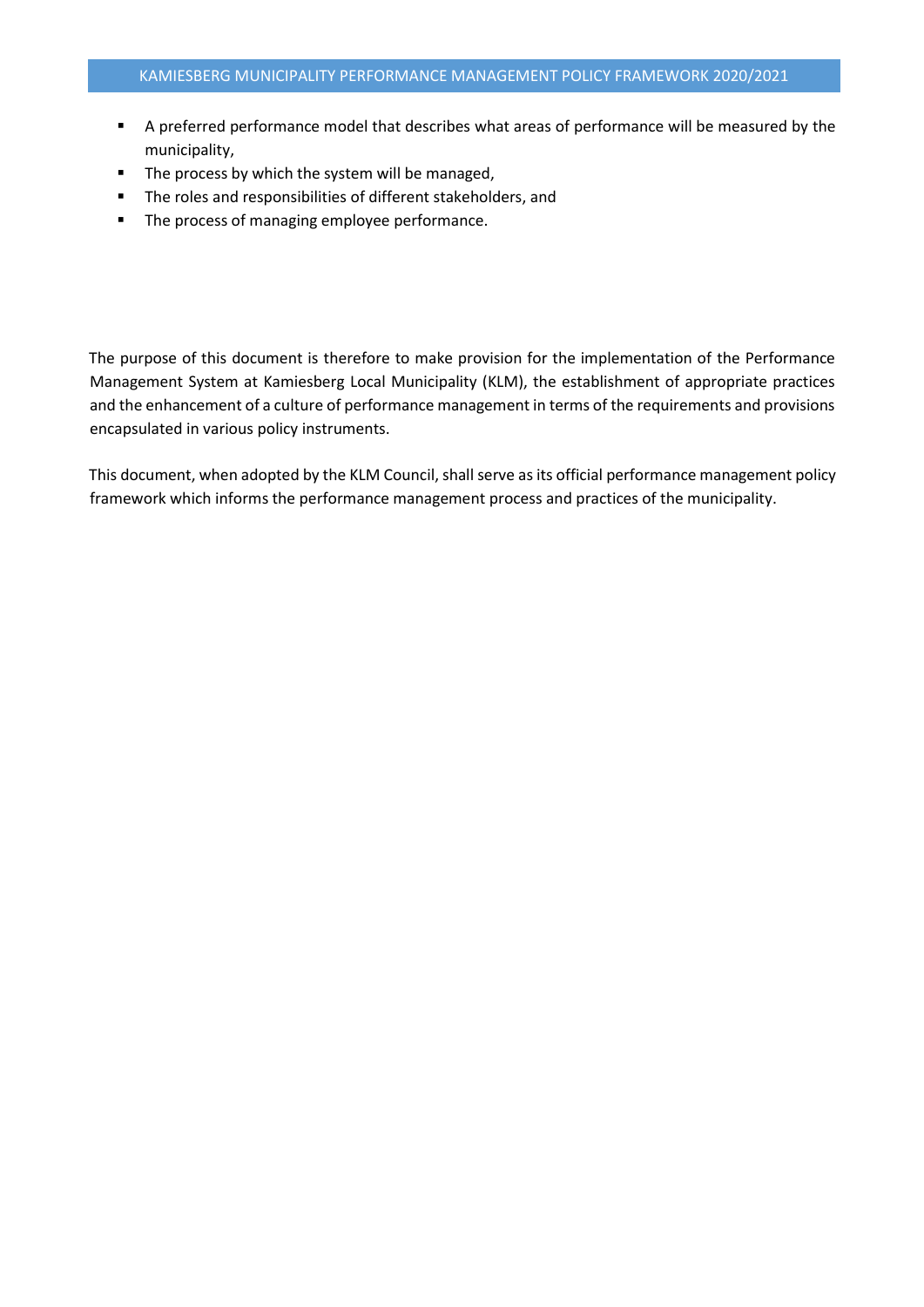# **3. POLICY AND LEGISLATIVE FRAMEWORK FOR PERFORMANCE MANAGEMENT**

This section sets out the principle legislative policy instruments and related requirements implicit for the establishment of a Performance Management System at Municipalities.

#### **3.1 THE CONSTITUTION OF THE RSA, 1996 (ACT 108 OF 1996)**

The Constitution (1996), Section 152,

- Dealing with the objects of local government, paves the way for performance management with the requirement for an "accountable government".
- The democratic values and principles in terms of Section 195(1) are also linked with the concept of performance management, with reference to the principles of, inter alia,
- The promotion of efficient, economic and effective use of resources, accountable public administration, to be transparent by providing information,
- To be responsive to the needs of the community, and to facilitate a culture of public service and accountability amongst staff.

#### **3.2 LOCAL GOVERNMENT: MUNICIPAL SYSTEMS ACT, 2000 (ACT 32 OF 2000)**

The major PMS policy instruments is the 1998 White Paper on Local Government supported by the Batho Pele principles, which policies was given legal status through the adoption of the Municipal Systems Act in 2000 (Act 32 of 2000).

Chapter 6 of the Municipal Systems Act (2000) provides briefly that a municipality must:

- Develop a performance management system;
- Promote a performance culture;
- Administer its affairs in an economical, effective, efficient and accountable manner;
- Set Key Performance Indicators (KPI's) as a yardstick for measuring performance;
- Set targets and monitor and review the performance of the municipality based on indicators linked to their IDP;
- Monitor, measure and review performance at least once per year;
- Take steps to improve performance;
- Report on performance to relevant stakeholders;
- Publish an annual performance report on performance of the municipality forming part of its annual report as per the Local Government: Municipal Finance Management Act, 2003;
- Incorporate and report on a set of general (sometimes also referred to as national) indicators prescribed by the Minister responsible for local government;
- Conduct on a continuous basis an internal audit of all performance measures;
- Have their annual performance report audited by the Auditor-General; and
- Involve the community in setting indicators and targets and reviewing municipal performance.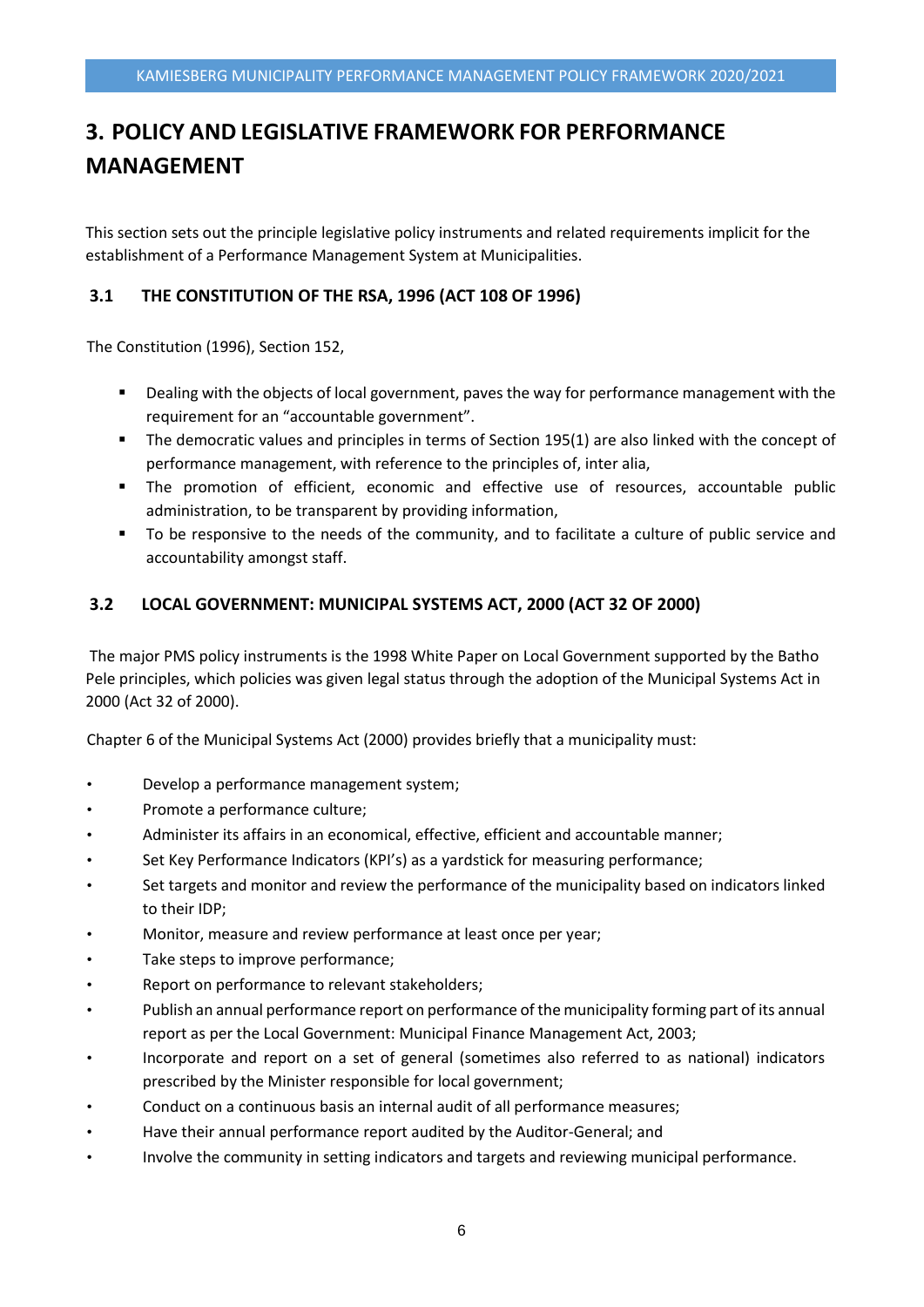Section 55 to 58 of the Act outlines the provisions on the employment and functions of the Municipal Manager and Managers directly accountable to the Municipal Manager.

#### **3.3 MUNICIPAL PLANNING AND PERFORMANCE MANAGEMENT REGULATIONS, 2001**

The Municipal Planning and Performance Management Regulations set out in detail requirements for municipal Performance Management Systems. Each component of the proposed framework in this document is strongly informed by the Regulations. In summary the Regulations provide that a municipality's PMS must:

- 1. Entail a framework that describes and represents how the municipality's cycle and process of performance management, including measurement, review, reporting and improvement, will be conducted;
- 2. Comply with the requirements of the Systems Act;
- 3. Relate to the municipality's employee performance management processes and be linked to the municipality's IDP; and that:
- 4. A municipality must:
	- $\circ$  The setting of performance measures (indicators) and the involvement of communities in this,
	- o The setting of performance targets for each of the measures,
	- o Annually review its KPI's as part of the performance review process
	- o Monitoring, measurement and evaluation of performance;
	- o Report on performance to Council at least twice a year;
	- o Internal auditing of performance measurement;
	- o Community participation in respect of performance management
- 5. Furthermore, Section 43 of the Systems Act authorises the Minister to prescribe general KPIs that every municipality must report on. Regulation 5(1) mentions the following general KPIs:
	- $\circ$  The percentage of households with access to basic level of water, sanitation, electricity and solid waste removal.
	- $\circ$  The percentage of households earning less than R4000-00 per month with access to free basic services.
	- o The percentage of the Municipality's capital budget actually spent on capital projects in terms of the IDP.
	- o The number of local jobs created through the Municipality's local, economic development initiatives, including capital projects.
	- $\circ$  The number of people from employment equity target groups employed in the three highest levels of management in compliance with a Municipality's approved employment equity plan.
	- o The percentage of a Municipality's budget actually spent on implementing its workplace skills plan.
	- o Financial viability with respect to debt coverage; outstanding debtors in relation to revenue and cost coverage.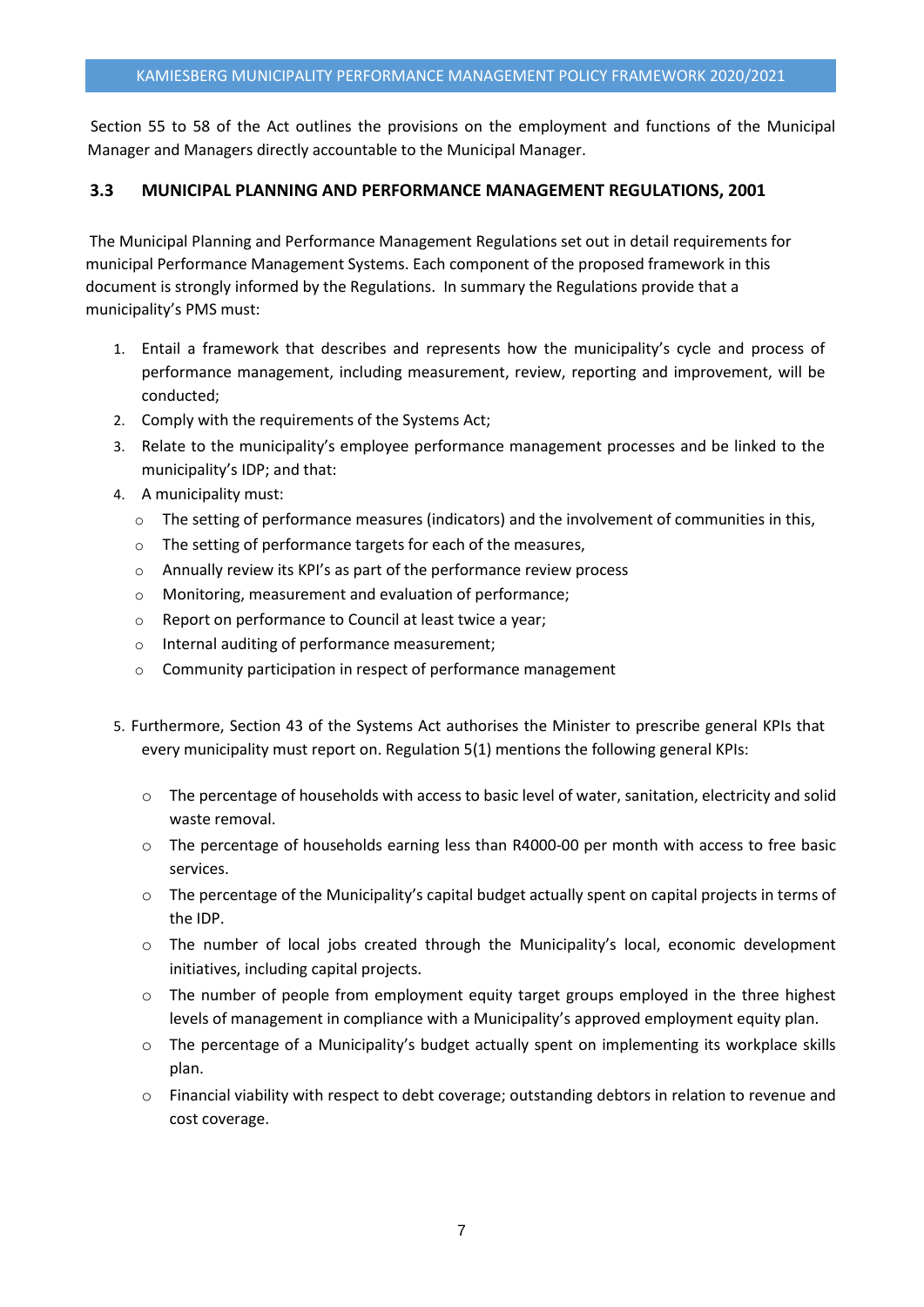### **3.4 REGULATIONS FOR MUNICIPAL MANAGERS AND MANAGERS DIRECTLY ACCOUNTABLE TO MUNICIPAL MANAGERS, 2006**

The regulations seek to set out how the performance of Municipal Managers and Section 56 Managers directly accountable to Municipal Managers will be uniformly directed, monitored and improved. The regulations include the following:

- Chapter 2 deals with the requirements and provisions of the employment contracts;
- Chapter 3 deals with the performance agreements, which must include prescribes Key Performance Areas and Core Competency Requirements.
- Chapter 4 deals with the content of a Job description for Municipal Managers.

#### **3.5 MUNICIPAL FINANCIAL MANAGEMENT ACT, 2003 (ACT 56 OF 2003)**

The Municipal Finance Management Act, 2003 links financial management and the IDP in no uncertain terms, for example

#### Section 17 -Contents of annual budgets and supporting documents

An annual budget, when it is tabled in Council for approval, must be accompanied by measurable performance objectives for revenue from each source and for each vote in the budget, taking in account the Municipality's IDP.

#### Section 24 - Approval of annual budgets

An annual budget must be approved together with the adoption of resolutions approving abovementioned performance objectives.

#### Section -53 Budget processes and related matters

The Municipality's service delivery and budget implementation plan (SDIP) must include service delivery targets and performance measures for each quarter. The annual performance agreements must be linked to the measurable performance objectives approved with the budget and to the SDBIP.

#### Section 72- Mid –year budget performance assessment

There must be a mid-budget and performance assessment in January of each year.

The Municipal Systems Act and the Municipal Finance Management Act require that the PMS be reviewed annually in order to align it with the reviewed Integrated Development Plan (IDP). As a direct consequence of the reviewed organisational performance management system it then becomes necessary to also amend the scorecards of the municipal manager and section 57 managers in line with the cascading effect of performance management from the organisational to the departmental and eventually to the employee level.

#### **3.6 BATHO PELE (1998)**

An important perspective in the management of the performance of a Municipality is its relationship with its customers, namely, local citizens and partners. The Batho- Pele White Paper (1998) provides an approach to building a culture and practice of customer service that is responsive to the needs of citizens and business as consumers and end-users of municipal services. For this to happen, even within the context of limited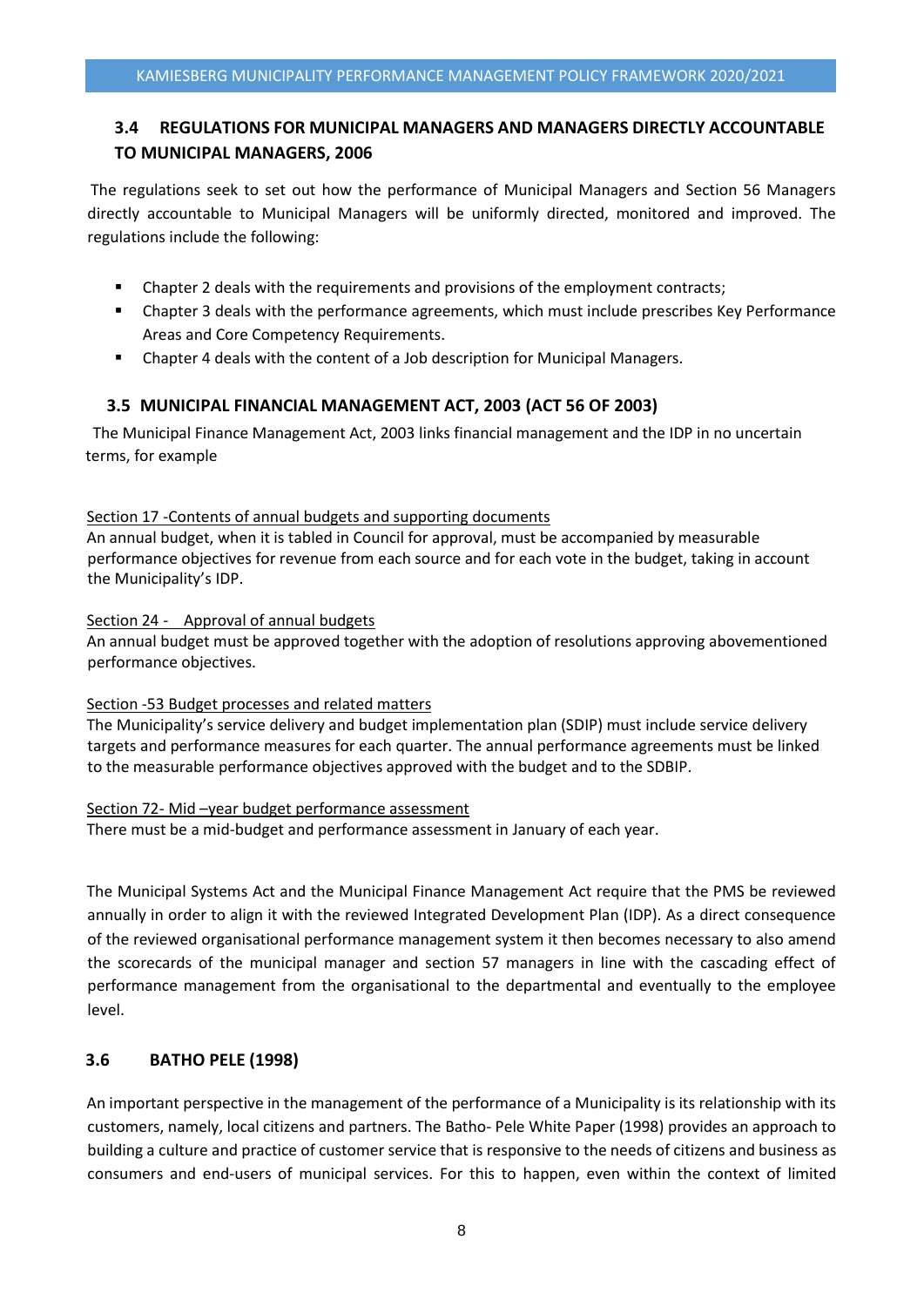#### KAMIESBERG MUNICIPALITY PERFORMANCE MANAGEMENT POLICY FRAMEWORK 2020/2021

resources at the disposal of municipalities, everyone in the public service needs to do so with a high degree of commitment and sense of duty, through living the Batho –Pele principles

Eight Batho –Pele principles were developed to serve as acceptable policy and legislative framework of service delivery in the service.

- (a) Consultation: Citizens should be consulted about the level and Quality of public service they receive, and, where possible, should be given a choice about the services that are provided.
- (b) Service standards: Citizens should know what standard of service to expect.
- (c) Access: All citizens should have equal access to the services to which they are entitled.
- (d) Courtesy: Citizens should be treated with courtesy and consideration.
- (e) Information: Citizens should be given full and accurate information about the public services they are entitled to receive.
- (f) Openness and transparency: Citizens should know how departments are run, how resources are spent, and who is in charge of particular services.
- (g) Redress: If the promised standard of service is not delivered, citizens should be offered an apology, a full explanation and a speedy and effective remedy; and when complaints are made, citizens should receive a sympathetic, positive response.

Value-for-money: Public services should be provided economically and efficiently in order to give citizens the best possible value-for-money.

*"Importantly, the Batho Pele White Paper notes that the development of a service-oriented culture requires the active participation of the wider community. Municipalities need constant feedback from service-users if they are to improve their operations. Local partners can be mobilised to assist in building a service culture". - The White Paper on Local Government (1998).* 

#### **3.7 THE WHITE PAPER ON LOCAL GOVERNMENT**

The white Paper on Local Government provides for the development of a coherent planning framework for Integrated Development Planning that informs the effective design and implementation of the Performance Management System to both organizational and individual level which will:

- Enable planning around the needs prioritized in consultation with community groups
- Facilitate vertical integration with the national and provincial policies and programmes, and
- Gear municipal resources and capacity to meet the objectives identified in the IDP's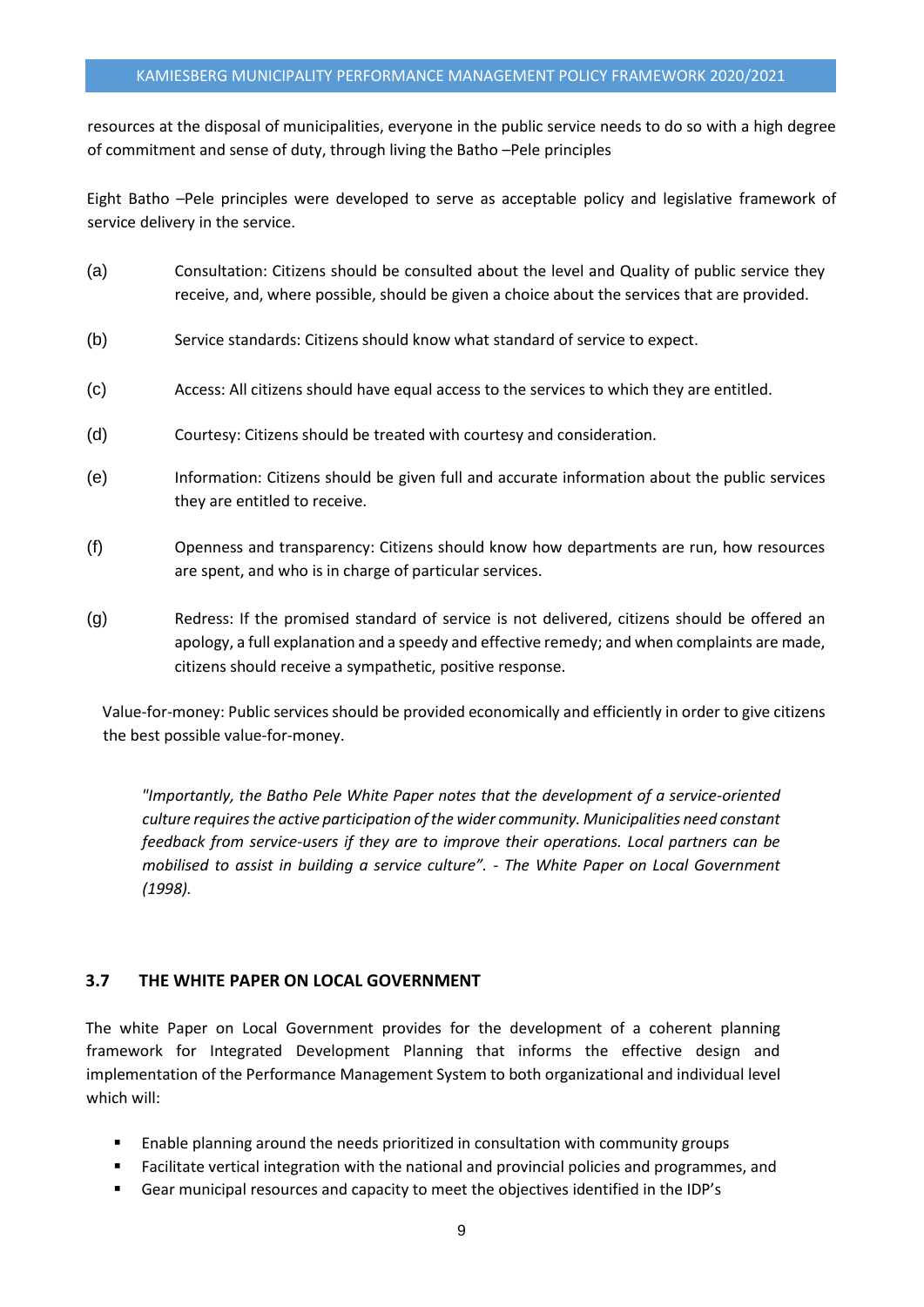#### **3.8 PERFORMANCE MANAGEMENT GUIDELINES FOR MUNICIPALITIES,2001**

The Local Government and Batho-Pele White Papers, the Municipal Systems Act and the Municipal Performance Management Regulations do not constitute a framework that details how performance management process should be undertaken in municipalities. Each municipality is expected to develop such a framework themselves, and the Department of Provincial and Local Government prepared the Performance Management Guideline for Municipalities (2001) to assist municipalities in this. The framework is informed by the aforementioned guidelines.

#### **Other legislation that impacts on and relates to performance management includes:**

- Labour Relations Act (Act No 66 of 1995): Code of Good Practice
- Basic Conditions of Employment Act ,1997 (Act No. 75 of 1997)
- Employment Equity Act ,1998 (Act No.55 of 1998)
- The Skills Development Amendment Act (Act 31 of 2003)
- Promotion of Access to Information Act (Act 2 of 2000)

# **4. STRATEGIC OBJECTIVES OF THE PERFORMANCE MANAGEMENT SYSTEM**

The objectives of institutionalising a Performance Management System, beyond the fulfilling of legislative requirements, is to serve as a primary mechanism to monitor, review and improve the implementation of the municipality's IDP. In doing so, it should fulfil the following functions:

- Promoting accountability
- Decision-making and resource allocation
- Guiding development of municipal capacity-building programmes
- Creating a culture for best practice, shared-learning within the municipality
- Develop meaningful intervention mechanisms and early warning system
- Create pressure for change at various levels
- Contribute to the overall development of the Local Government System *The performance management system identifies major or systematic blockages on time, ensures accountability between the residents, the political leadership and the administration of the Municipality and provide early warning signals so that corrective action can be taken on a regular basis.*

# **5. The Performance Management Cycle**

The key phases involved in the performance management cycle are listed below and is designed to ensure that each phase is taken into consideration when managing the performance of an employee:

- 5.1 Performance Planning
- 5.2 Performance Monitoring and managing Performance Information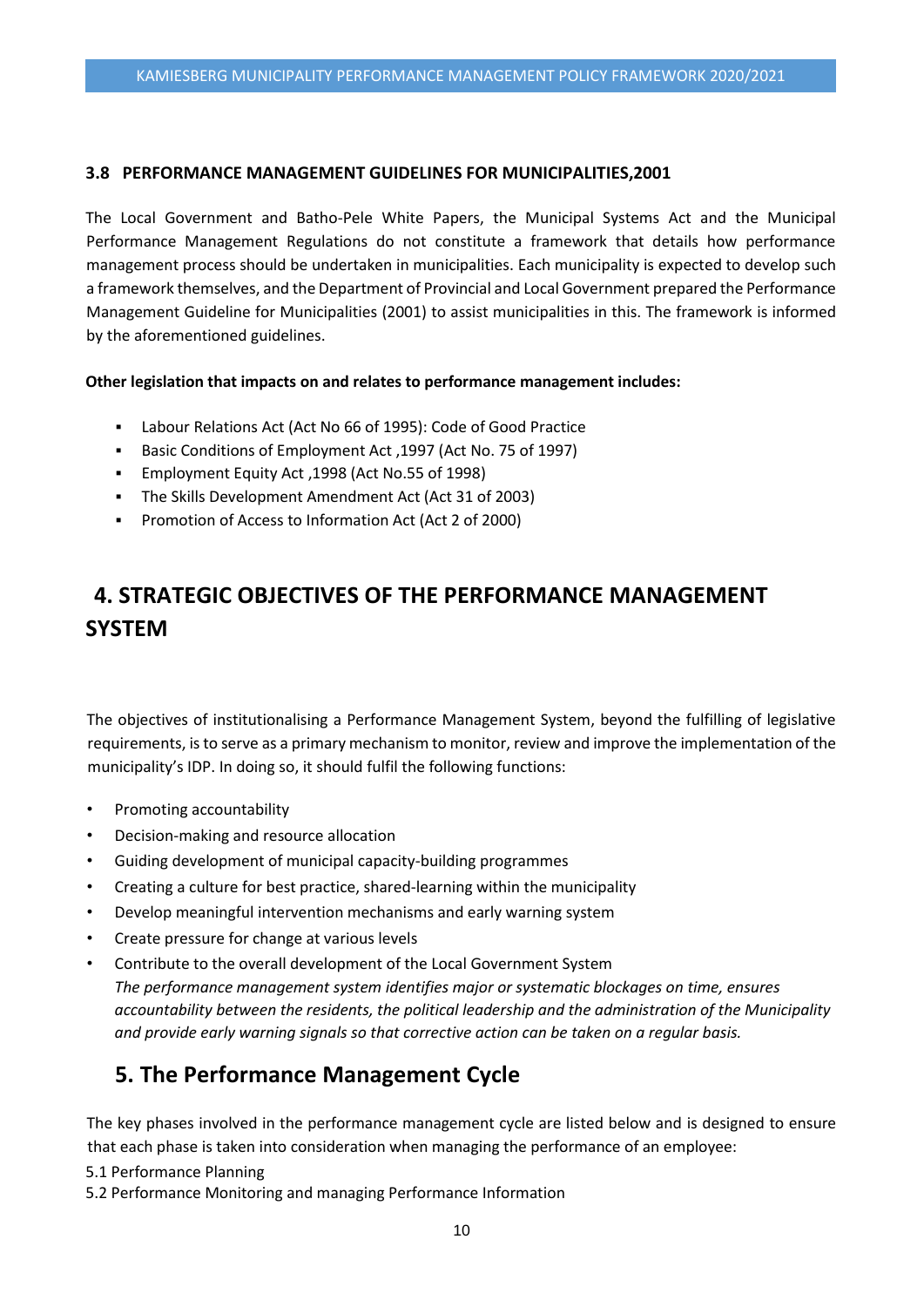- 5.3 Performance measurement and Analysis
- 5.4 Performance Review
- 5.5 Performance Reporting /Auditing

#### **5.1 Performance Planning**

Planning for performance means developing and reviewing the IDP annually in preparation for continuous implementation. The IDP process and the performance management process are integrated. Integrated development planning fulfils the planning phase of performance management. Performance Management on the other hand fulfils the implementation management, monitoring and evaluation of the IDP process. For the purpose of this policy the following activities will be undertaken by Kamiesberg Municipality to complete the planning process:

- The Head of Department to schedule meeting with Employee to agree performance objectives of the year.
- Both Head of Department and Employee are required to prepare for this meeting
- Manager and Employees to sign Performance Agreement.

#### **5.2 Performance Monitoring**

Performance monitoring is an ongoing process throughout the year and will run parallel to the implementation of the IDP .Monitoring will be conducted within each department and evidence of performance will be gathered , stored by each department and presented to substantiate claims of meeting performance standards or not meeting performance standards .Each Head of Department must allocate responsibility in their offices for information management ,as these performance information files must be separate from normal registry filing .The performance information will be filed according to key performance area and key performance indicators and will be regarded as portfolio evidence .

Roles and responsibilities of stake holders for monitoring and measuring are as follows: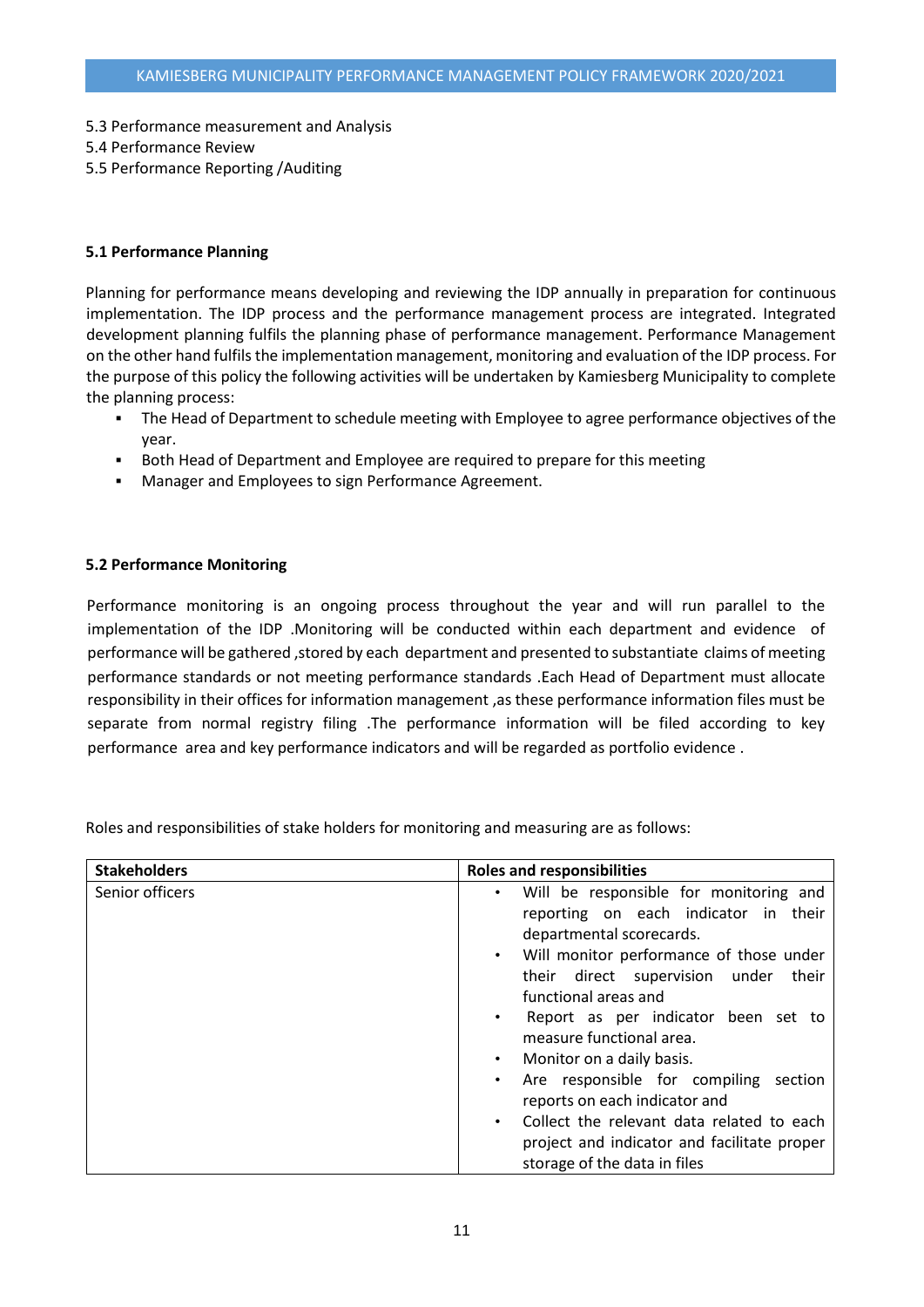|                          | Responsible for collating this information in<br>preparation for submission of performance<br>reports to Heads of Departments.                                                                                      |
|--------------------------|---------------------------------------------------------------------------------------------------------------------------------------------------------------------------------------------------------------------|
| Management team          | Will receive progress reports on progress<br>implementation<br>the<br>the<br>into<br>of<br>departmental scorecards from<br>senior<br>officers on a bi-monthly basis and will be<br>discussed at Management meetings |
| The Mayor                | Monitor if targets are achieving, and where<br>not<br>Put proper corrective strategies in place to<br>keep to timelines set for achieving each<br>indicator and targets                                             |
| <b>Municipal Council</b> | Performance reports should be submitted<br>to council twice a year .(A mid -term report<br>and an annual report are the two reports)                                                                                |

#### **5.3 Performance Measurement and Analysis**

Performance measuring is the process of analysing the data provided by the Performance Monitoring System in order to assess performance. At organizational level, Performance Measurement is formally executed on a monthly and quarterly basis, whilst Performance Measurement on individual level is done quarterly. The Municipality will use one reporting template for all performance indicators**.**

#### **5.4 Performance Reviews**

Performance review is a process where the Municipality, after measuring its own performance, assessing whether it is giving effect to the IDP. It is a phase where it will be assessing whether it is doing the right thing, doing it right and better, or not. Performance reviews will be conducted through the municipality's scorecard model by assessing performance against the five (5) key performance areas (KPA's), indicators and targets. Kamiesberg Municipality 's reviews will be conducted by using the 'best value review 'approach in the following methods:

- a. Using baseline indicators -as adopted in the organization's scorecard. This method will look at whether the current level of performance is better than the previous year. This reviews will occur on a monthly, quarterly and annually basis.
- b. Customer perception survey's tis method will be conducted on an annual basis and will assess the community 's perceptions about the performance of the municipality against the delivery in key performance areas.
- c. Benchmarking exercises –this method will look at the municipality's performance by comparison with other local municipalities and is conducted once every two years.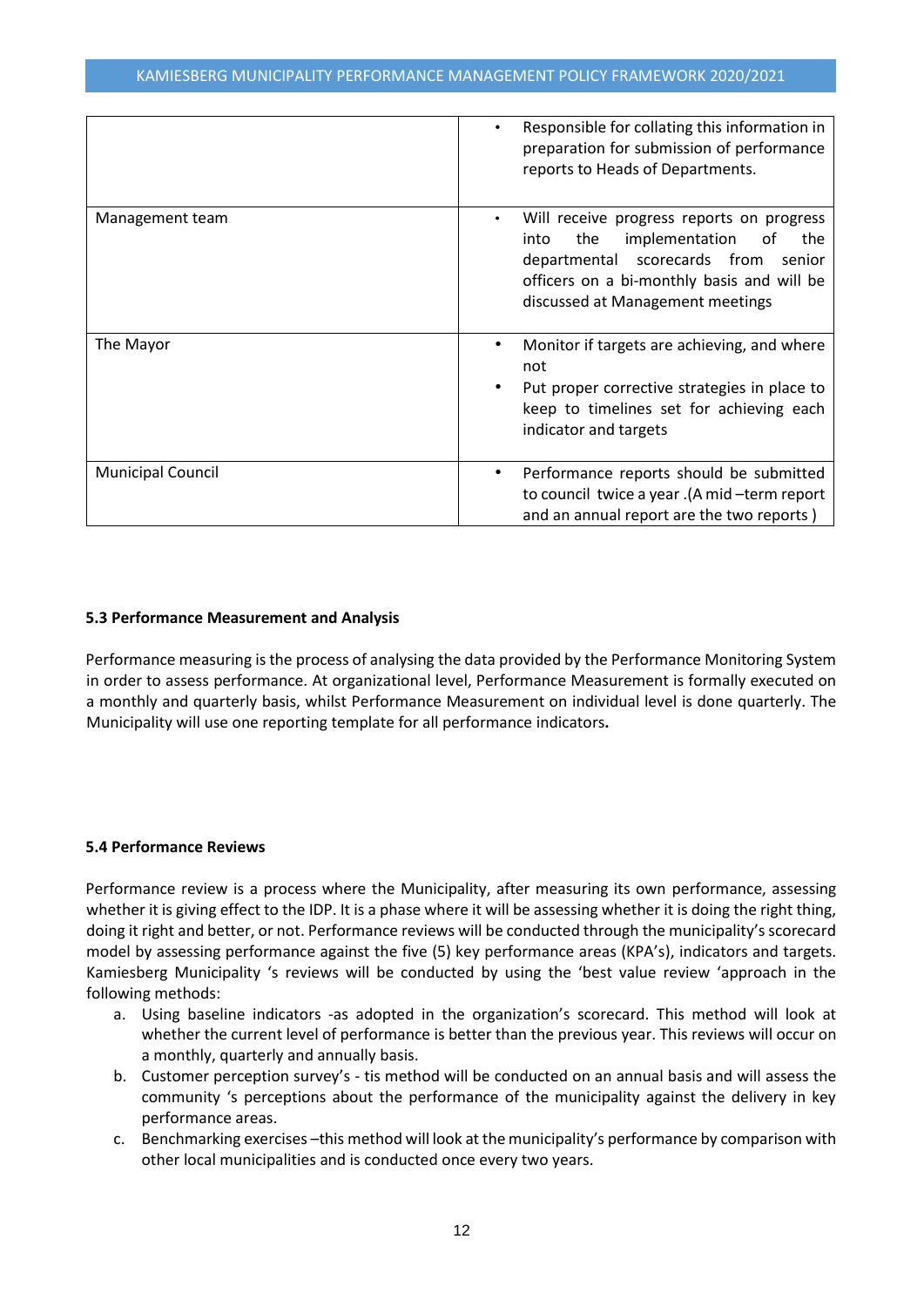### **ROLES AND RESPONSIBILITIES for reviews are as follows:**

| <b>Stakeholders</b>      | <b>Roles and responsibilities</b>                                                                                                                                                                                                                                                                                                                                                                                                                                                                                         |
|--------------------------|---------------------------------------------------------------------------------------------------------------------------------------------------------------------------------------------------------------------------------------------------------------------------------------------------------------------------------------------------------------------------------------------------------------------------------------------------------------------------------------------------------------------------|
| <b>Council</b>           | Review the performance of the municipal<br>council, its committees and the<br>administration<br>The review will take place at a particularly<br>strategic and high level and will be<br>conducted annually in the form of a tabled<br>annual report at the end of the financial<br>year.                                                                                                                                                                                                                                  |
| <b>The Mayor</b>         | Drive and Manage performance in the<br>٠<br>organization<br>Review performance quarterly-taking<br>the form of an annual review.                                                                                                                                                                                                                                                                                                                                                                                          |
| <b>Municipal Manager</b> | The Municipal Manager may further<br>٠<br>delegate responsibilities to another senior<br>manager. Therefore, it is important that<br>Council, within its policy framework in<br>delegation, assigns responsibility<br>accordingly<br>Ensure a plan is agreed for the PMS<br>development process<br>Monitor progress and report to the Mayor                                                                                                                                                                               |
| <b>Management Team</b>   | The municipal manager and the management<br>team will review performance prior to, and more<br>often than, the Mayor and other committees, as<br>follows:<br>The<br>management<br>team<br>must<br>review<br>performance reports monthly,<br>They need to review performance before<br>reporting to politicians so that they can<br>prepare, control the quality of performance<br>reports submitted to councillors and ensure<br>that adequate<br>response<br>strategies<br>are<br>proposed in cases of poor performance. |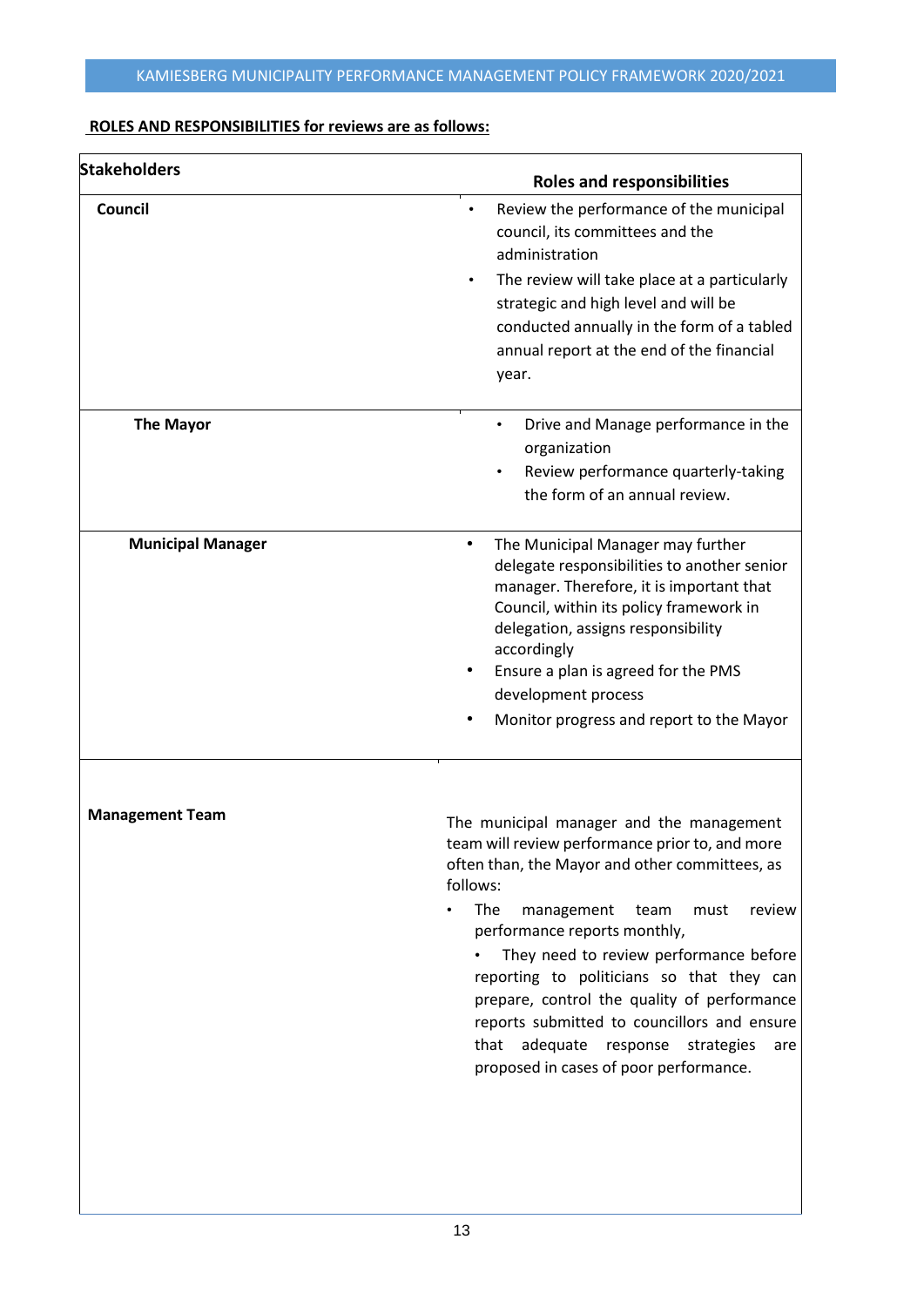| <b>Supervisors</b>     | Review the performance of employees<br>directly to them and will be<br>Conducted on a monthly basis and<br>Any deviations can be recommended by the<br>supervisor to their superiors-only if it affects<br>indicators and targets at their levels (not<br>organizational or departmental indicators).                                                                                                                                                                                                                                                                                                                                                                        |  |
|------------------------|------------------------------------------------------------------------------------------------------------------------------------------------------------------------------------------------------------------------------------------------------------------------------------------------------------------------------------------------------------------------------------------------------------------------------------------------------------------------------------------------------------------------------------------------------------------------------------------------------------------------------------------------------------------------------|--|
| <b>Senior Officers</b> | Review performance of their respective areas on<br>a monthly basis as they are monitoring, analysing<br>and measuring performance as against their<br>departmental scorecards.<br>The review will cover all organizational key<br>performance areas and indicators with respect to<br>their functional areas and any deviations from<br>original targets can be recommended to their<br>respective managers and can be authorized if it is<br>not organizational or departmental targets.                                                                                                                                                                                    |  |
| <b>The Public</b>      | The public will be involved in reviewing<br>$\bullet$<br>municipal performance at least annually in<br>the form of the annual report. While good<br>and excellent performance must constantly<br>be improved to meet the needs of the citizens<br>and improve their quality of life, it is poor<br>performance that needs to be improved as a<br>priority. Poor performance may arise out of<br>one or more of the following:<br>$\triangleright$ Poor systems and processes<br>Inappropriate structure<br>➤<br>Lack of skills and capacity<br>➤<br>Inappropriate organizational<br>culture<br>Absence of an appropriate<br>≻<br>strategy and departmental<br>business plans |  |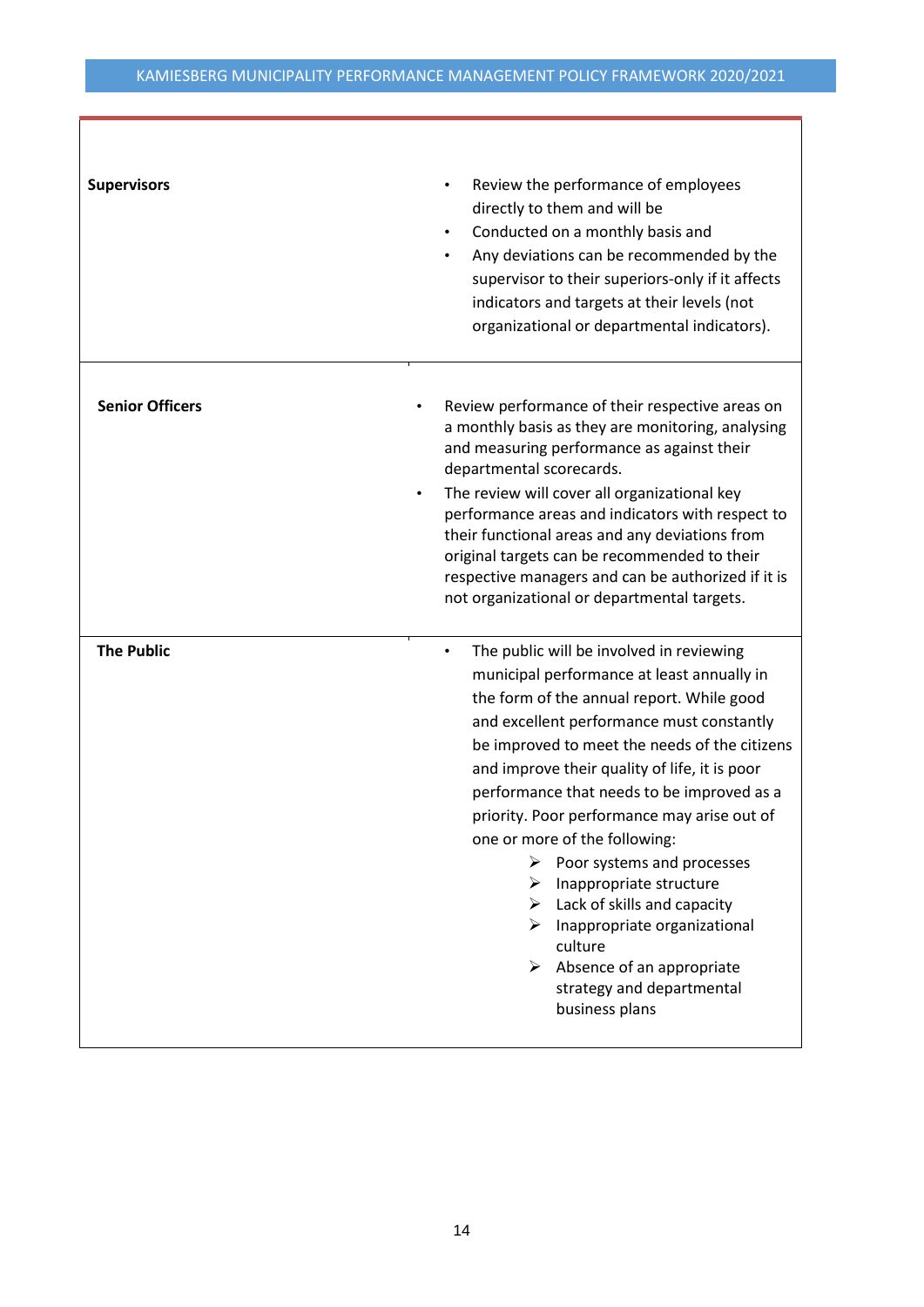#### **5.5 Performance Reporting / Auditing**

Reporting requires that we take the priorities of the organization, its performance objectives, indicators, targets, measurements, and analysis, and present this information in a simple and format, relevant and useful to the specified target group, for review. The reporting process will follow the lines accountability as detailed in the performance monitoring, measurement and review phases as mentioned. Reports will be submitted to all different stakeholders following the internal processes as outlined above and through the different political and community stakeholders as required by the Municipal Systems Act, the Municipal finance management act and the Performance Regulations. It is thus necessary that the municipality follow the reporting process as follows:

- a) Municipal Council reporting to Communities
- b) Municipal Council reporting to Ward Committees
- c) Mayor reporting to council
- d) Municipal Manager reporting to Mayor
- e) Heads of Departments reporting to Municipal Manager and to Section 79 Committees
- f) Senior officers /Supervisors reporting to Heads of Departments
- g) Employees reporting to their immediate supervisors and seniors.

#### **Auditing performance and quality control**

In order for the performance manage system to enjoy credibility and legitimacy from the public and other stakeholders, performance reports, particularly the annual performance report must be audited. Audits should ensure that that reported performance information is accurate, valid and reliable.

According the Municipal Systems Act the annual performance report must be audited internally before being tabled and made public. The annual performance report will also be audited by the Auditor General and must be submitted before 31 August every year.

In terms of Regulation 14 of the Planning and Performance Regulations of 2001. every municipality must have developed and implement mechanisms, systems and processes for auditing the results of performance measurements as part of its internal auditing processes. The functions of the internal audit include the assessment of the following:

- a) The functionality of the municipality's performance management system;
- b) Whether the municipality's performance management system complies with the provisions of the Municipal Systems act; and
- c) The extent to which the municipality 's performance measurements are reliable in measuring performance of the municipality on its own indicators and national indicators.

The regulations further provide that the municipality's internal auditors must:

- a) On a regular basis audit the performance measurements of the municipality; and
- b) Submit quarterly reports on their audits to the municipal manager and the performance audit committee.

Regulation 14 of the Planning and Performance Regulations stipulates the provisions which guide the establishment of the performance Audit committee and outline the functions and powers entrusted to the committee as the following:

- a) Review the quarterly reports submitted to it by the internal Auditors;
- b) Review the Municipality's performance management system and in doing so, focus on economy, efficiency, effectiveness and impact in so far as the key performance indicators and performance targets set by the Kamiesberg Municipality in its organizational scorecard are concerned,
- c) Make recommendations in this regard to the Kamiesberg Municipal Council, and
- d) At least twice during a financial year submit an audit report to the municipal council,
- e) Communicate directly with the council and municipal manager,
- f) Access any municipal records containing information that is needed to perform its duties or exercise its powers,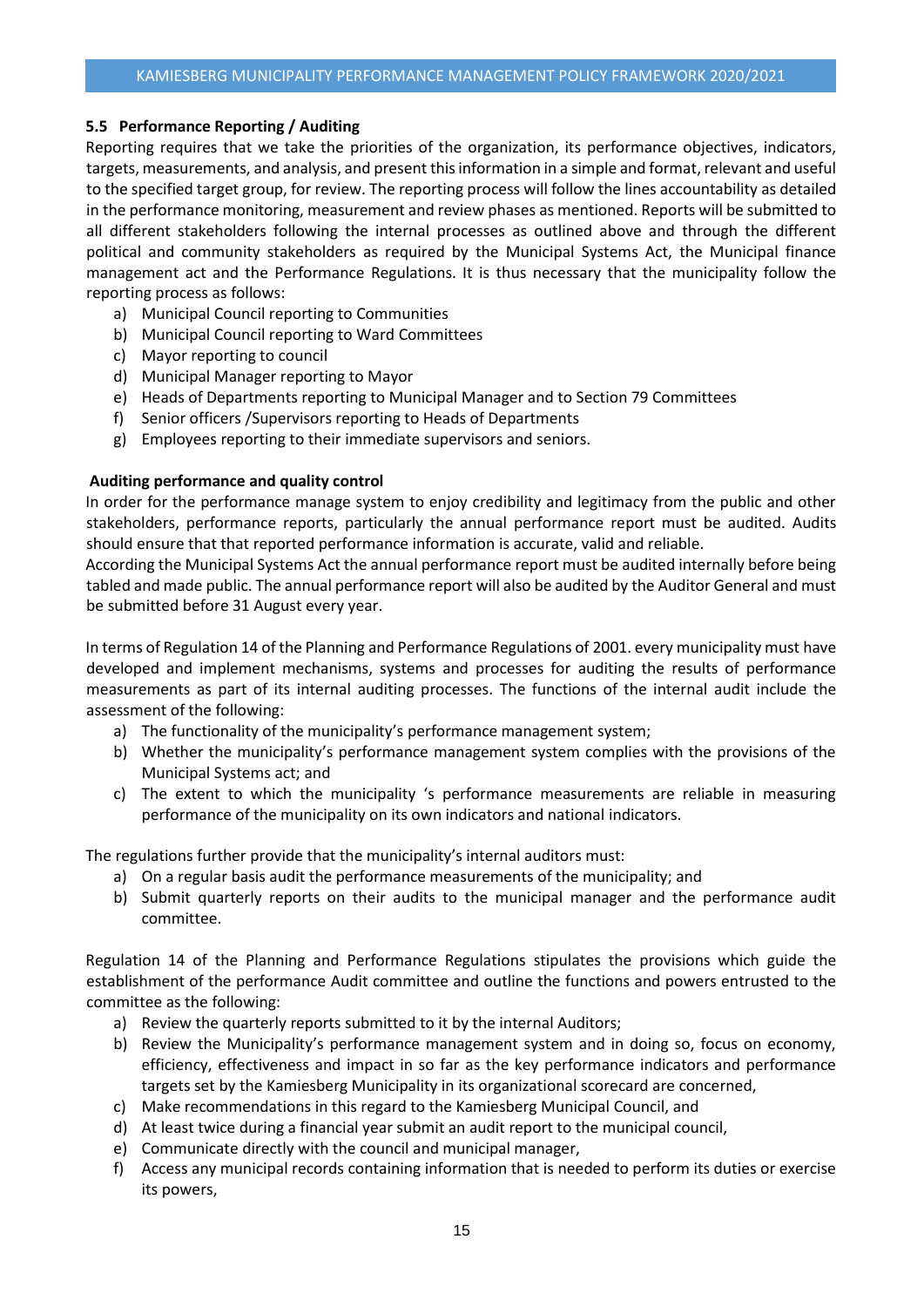- g) Request any relevant person to attend any of its meetings, and if necessary to provide information requested by the committee, and
- h) Investigate any matter it deems necessary for the performance of its duties and the exercise of its powers.

*Kamiesberg Municipality did not yet appoint its own Performance Audit Committee, but utilize the service of the Namakwa District Municipality's Performance Audit Committee. The municipality will engage in a process of establishing its own Performance Audit Committee whenever her financial status allows it, to perform this function as required by legislation.*

# **6. Employee Performance Management**

 $\triangleright$  Legal Framework

In local Government, municipal employees fall into two categories, namely, the employees who are governed by section 57 of the Municipal Systems Act and enter into time specified employment contacts with the municipality and those that are employed on a permanent basis and are governed by the provisions of the Local Government Bargaining Council. In this policy framework, all employees employed under Section 57 will be referred to **as "Section 57 Managers "**and those under the Bargaining Council will be referred to as **"Permanent Employees"**.

The Local Government legislation has provided guidance on managing and rewarding performance of Section 57 Managers, i.e. the Municipal Manager and all Managers directly accountable to her. The Performance Management Regulations for Municipal Managers and Managers directly accountable of 2006 make special provisions for employment and managing performance of these employees. The pertinent provisions will be briefly outlined below.

- Section 57 managers must enter into employment contract with the municipality on assumption of duties and the regulations gives a detailed guide on elements of an employment contract,
- Performance Agreements must be signed on each financial year or part thereof,
- A new performance agreement must be concluded within one month after commencement of the new financial year, i.e. by 30 July of every year,
- A personal development plan must be documented at the end of the performance review and form part of the performance agreement,
- The employee's performance must be assessed against two components: Key Performance Areas (KPA's) at 80% and Core Competency Requirements (CCR's) at 20%
- A 5-point rating scale should be provided for each Key Performance indicator in the employee scorecard '
- The municipality must establish Evaluation Committees who must meet annually to evaluate the performance of the Municipal Manager and the managers directly accountable to the Municipal Manager;
- The Municipal Manager's annual performance must be evaluated by the Mayor, Chairperson of the Performance Audit Committee, Chairpersons of the Administration Portfolio Committees, Mayor and /or Municipal Manager of the District Municipality and member of a ward committee, with the necessary skills and knowledge, nominated by the Mayor.
- The performance of managers directly accountable to the Municipal manager must be rated by the Municipal Manager, Chairperson of the Performance Audit Committee, Chairperson of the Administration Portfolio Committee and a Municipal Manager from another municipality,
- A performance bonus ranging from a minimum 5% -14% maximum of the all-inclusive remuneration package must be paid as follows:
	- ❖ A score of 80-90 % is awarded a bonus not more than 5%
	- ❖ A score of 90% and above is awarded a bonus from 6-8 %.
- Guaranteed annual cost of living adjustments to salaries must be paid and is not linked to performance;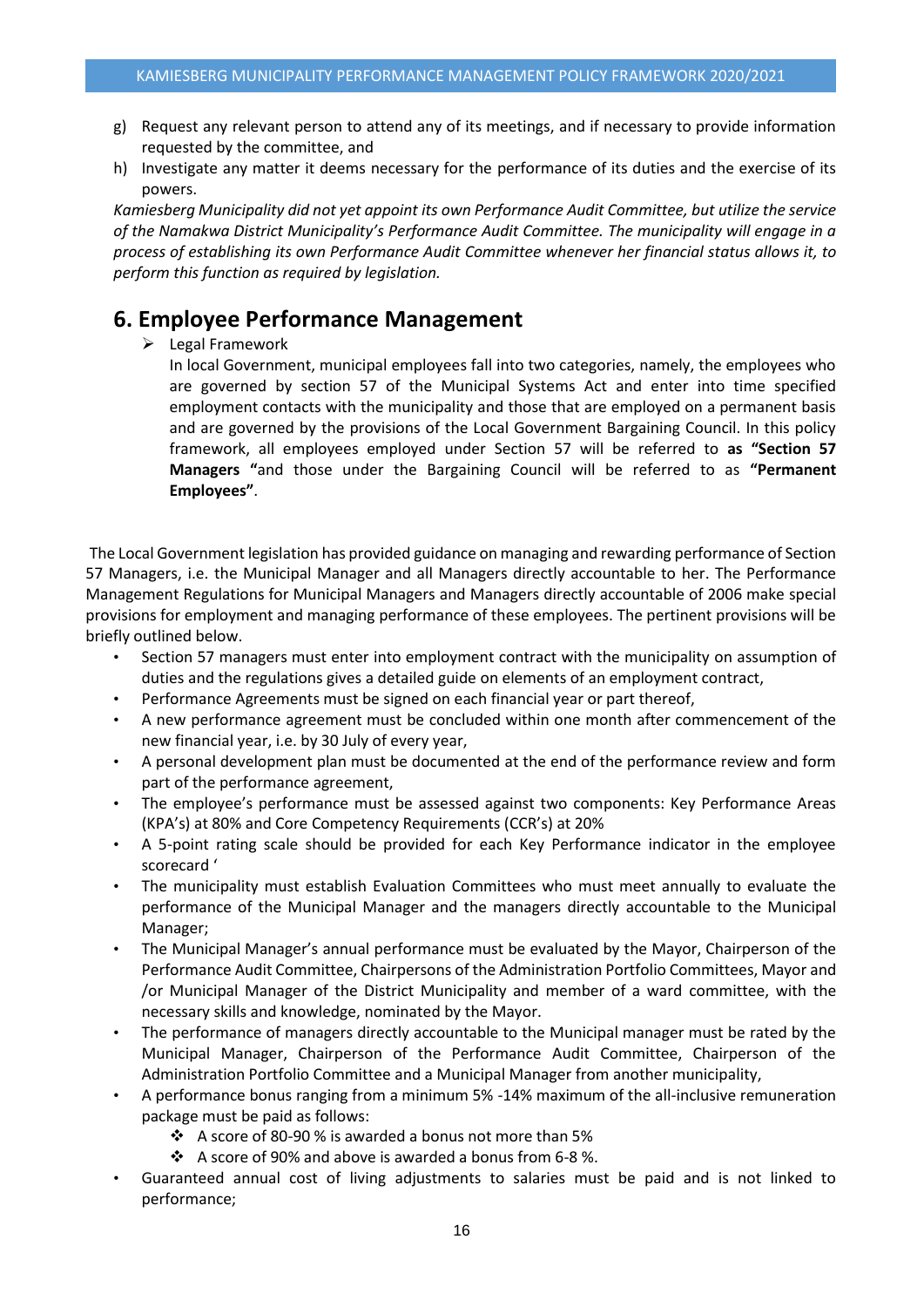• Rewarding of Performance of Section 57 employees must be done after tabling the annual performance report and the audited financial statement in February annually.

As can see from the above provisions, the section 57 employees at Kamiesberg municipality will align with the regulations and their performance will be measured through their performance plans/scorecards. The same organizational scorecard will be cascade to the employee scorecard and these will form part of their performance agreements.

It is the intension of the policy framework to formally incorporate the permanent employees into the overall performance management system of the municipality. This will translate into all employees of Kamiesberg Municipality developing annual scorecards that are aligned to their functional areas of responsibility and thereafter entering into performance agreements with their respective seniors. As the case with the Section 57 employee provisions, the performance agreements of the permanent employees will include a personal development plan. The formats of all score cards and reporting formats will be similar for all employees to create uniformity and consistency in monitoring performance on both employee and organizational KPI's and performance targets.

#### ➢ **Phases of managing individual performance**

The performance of an organization is integrally linked to the staff .if employees do not perform an organization will fail .It is therefore important to manage both the organizational an individual performance at the same time .The relationship between organizational performance and employee performance starts from planning ,implementation ,monitoring and review .All the phases in the organizational performance apply to management of individual performance .The monitoring system using monthly, bi-monthly and quarterly reports is informed by individual activities at sectional and departmental levels. However, individual performance reviews differ from organizational reviews as discussed below:

#### • **Phase 1: Planning**

The IDP informs the development of the SDBIP and the organizational scorecard. The components of the organizational scorecard will be cascade to the municipal manager's performance score card and performance agreement as he/she is responsible for the implementation of the IDP .The municipal manager will than extract relevant indicators to inform scorecards of the different departments .These indicators would then become indicators and targets of the Heads of Departments to be incorporated in their performance scorecards and agreements .The Heads of Departments will in turn cascade the indicators and targets to lower levels in line with the scope of responsibilities at those levels. Therefore, this policy framework establishes a system of individual performance management linked to the organizational performance through the scorecard model.

Kamiesberg Municipality will adopt a weighting approach to show the relative importance of one indicator against another indicator. Every indicator in an employee's performance scorecard /plan will be assigned a weighting. The total of weightings on the performance scorecard must add up to 100 points. An important indicator may, for example, a weighting of 50 out of a total of 100, whereas a less important KPI may be assigned a weighting of 15 out of 100.The purpose of the weightings is to show employees what the key focus areas are in their work.

The weighting of indicators in the scorecard of the Section 57 employees will follow the line of the provisions of the 2006 Performance Regulations. The weighting of 80% will be allocated to KPA related indicators and 20% will be allocated to CCR –related indicators. The 5-point rating will apply in evaluation process of all employee performance. The 2006 performance regulations set out the rating as in the Table attached as hereto in annexure 2.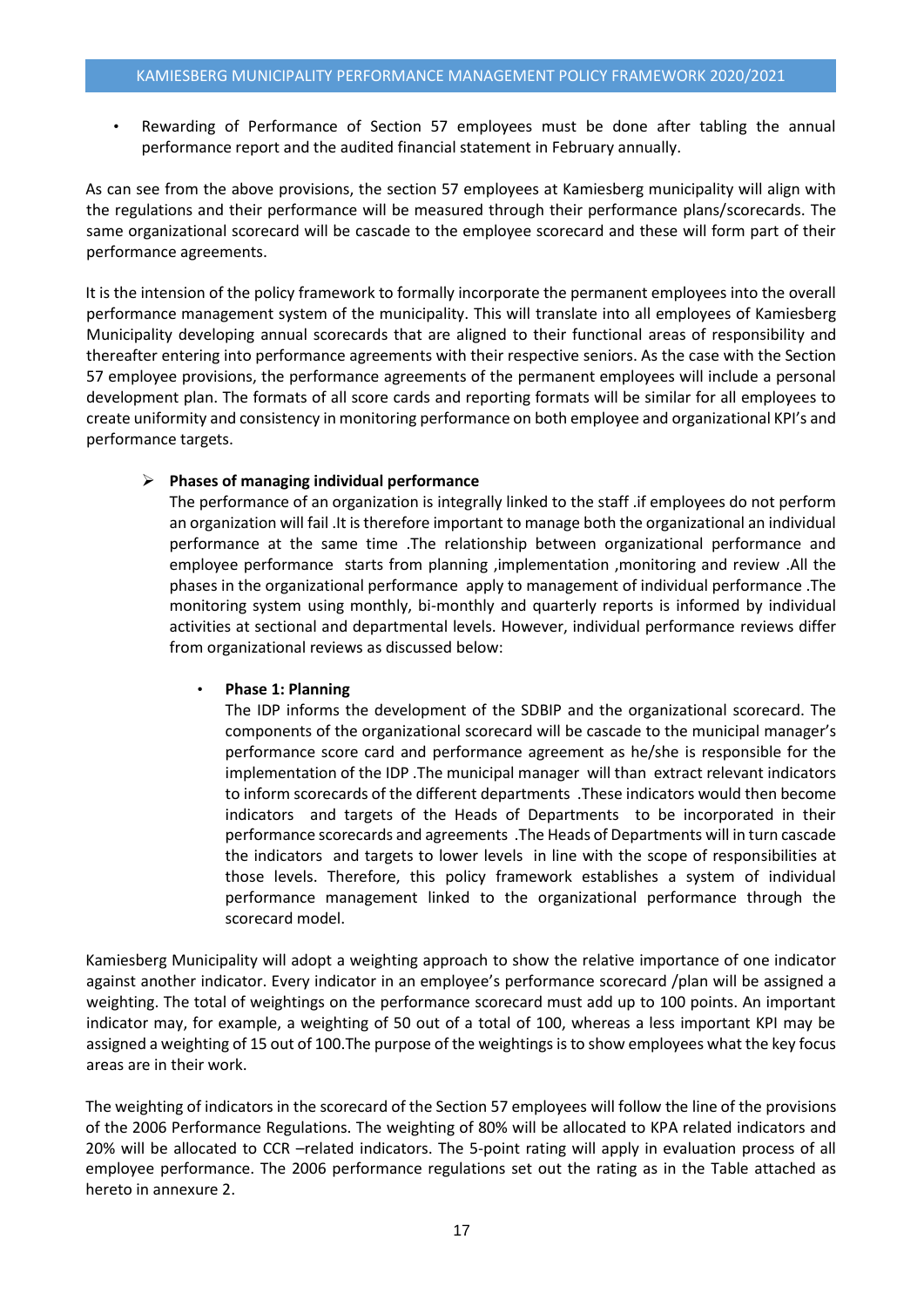The outcome of the planning phase in the individual performance management will result in all employees having signed performance agreements and scorecards at the beginning of every financial year.

#### • **Phase 2: Implementation, Monitoring, Data Analysis and Measurement**

When projects and programs are implemented, the monitoring system as proposed in the organizational performance phases will apply. Allreporting timelines and information management responsible will be carried out as detailed in these phases.

#### • **Phase3: Coaching**

Should an employee not achieve the agreed indicators in his/her performance scorecard the manager/supervisor must assist the employee by managing his/her performance more closely. It is not appropriate that the first employee hears about his/her none – performance is at the formal performance review. Employees must be coached and given feedback at least quarterly before review.

#### • **Phase 4: Employee Performance Review**

This phase involves jointly assessing actual performance against expectations at the end of the performance cycle so as to review and document planned versus actual performance. The following guidelines will be applicable for conducting performance reviews:

- A Manager/supervisor will prepare ratings of employees' performance against key performance indicators. The rating will be done by considering the year end actual cumulative as well as any other relevant input.
- **■** The Manager/supervisor will request the employee to prepare for formal appraisal by rating him/herself against agreed key performance indicators on their scorecards.
- The Manager /supervisor and the employee meet to conduct a formal performance rating with a view to conclude a final rating. A second meeting will take place. In the event of disagreement, the manager/supervisor has the final say with regard to the final rating is given.
- After the ratings have been agreed upon, the scores are calculated.
- The Manager/supervisor must make own notes during formal review meeting. All the criteria that have been specified must be taken into consideration.
- Only those KPI'S relevant for the review period in question should be rated according to the five-point scale as shown in Annexure 2
- After the year –end review the manager/supervisor and the employee prepare and agree on a personal development plan.
- The total score is determined once all the indicators have been rated and scored. This is done with a view to establish if an employee is entitled to a notch increase or an accelerated salary progression or a non –financial award. Annual inflation related increments will not be affected by the implementation of performance management system and cascading it down all employees.

#### • **Phase 5: Rewarding performance**

This phase establishes the link between performance and reward. It aims to direct and reinforce effective work behaviours by determining and allocating equitable and appropriate rewards to employees.

The performance reward system applied to section 57 Employees is different from the performance system applied to Permanent Employees who are not Section 57 Employees. Section 57 employee's reward system is clearly spelt out in the Performance Regulations and these rewards are being allocated after the tabling of the receipt of the Audit report and tabled of the annual report, i.e. in February of each year.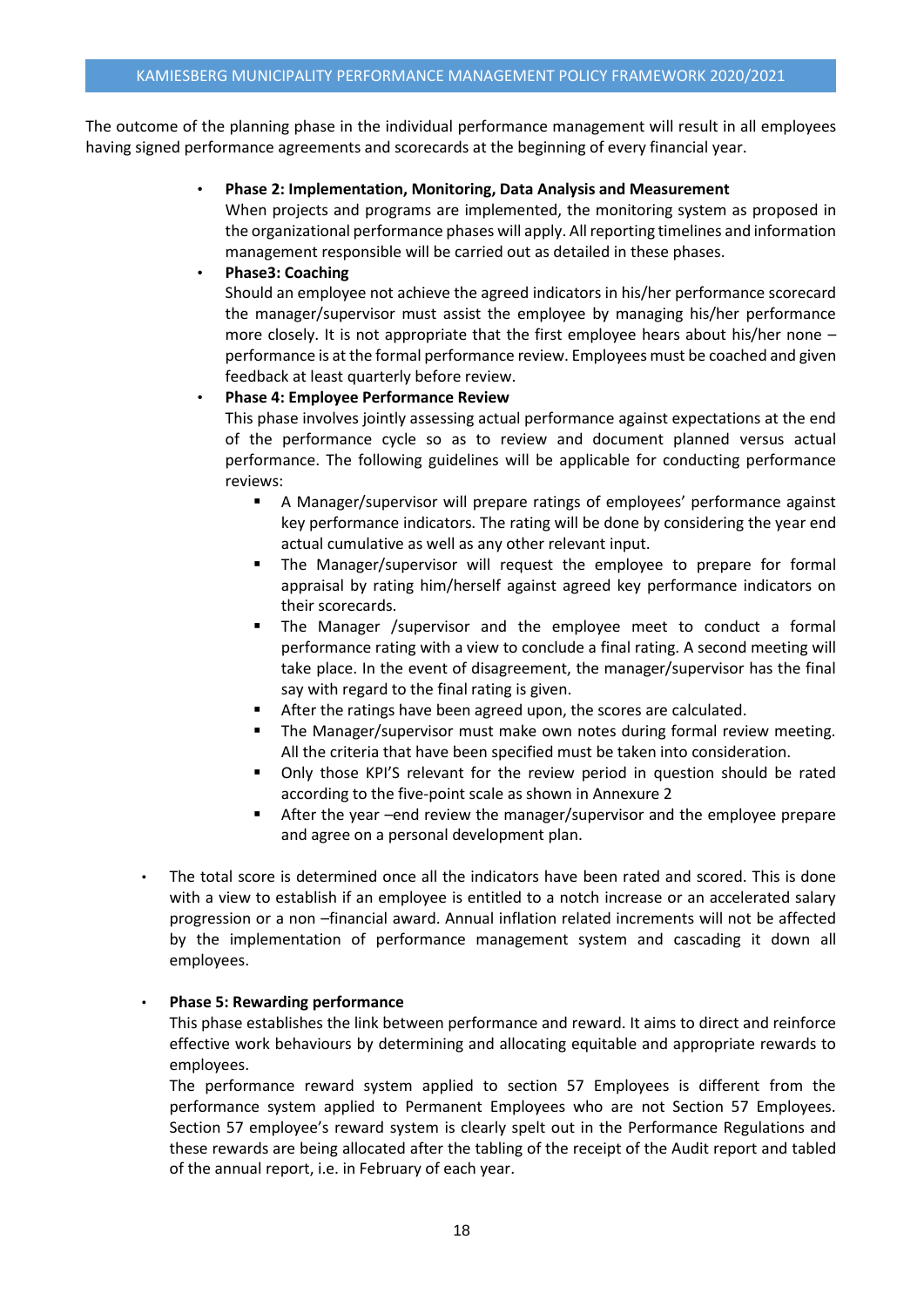Permanent employees of the Kamiesberg who is covered by the conditions of service of the Municipality, performance is not directly linked to pay. *Currently Permanent employees of Kamiesberg Municipality receive an annually bargained increase determined by the South African Local Government Bargaining Council (SALGBC) and non-cash rewards are not allocated for outstanding performance.*

# **7. Critical Dates and Timelines**

Over and above the different management processes that Kamiesberg Municipality will be using to implement this Performance Management Policy Framework, it will also comply with critical dates and timelines that will make the management of performance aligned with corporate governance principles and enable other stakeholders to perform in roles and responsibilities efficiency and effectively. The critical dates And timelines are listed below.

| <b>PHASE</b>                                                    | <b>ORGANIZATIONAL</b>                                                                          | <b>INDUVIDUAL</b>                                  | <b>TIMEFRAME</b>               | <b>RESPONSIBILITY</b>                                                            |
|-----------------------------------------------------------------|------------------------------------------------------------------------------------------------|----------------------------------------------------|--------------------------------|----------------------------------------------------------------------------------|
|                                                                 | <b>ACTIVITIES</b>                                                                              | <b>ACTIVITIES</b>                                  |                                |                                                                                  |
| <b>PLANNING</b>                                                 | Development and<br>approval<br>of<br>the<br><b>SDBIB</b><br>and<br>organizational<br>scorecard |                                                    | March -May                     | Council                                                                          |
|                                                                 |                                                                                                | Signing<br>of<br>performance<br>contracts/plans    | 31 July                        | Mayor .Section 56<br><b>Managers</b><br>and<br><b>Senior Managers</b>            |
| <b>MONITOR</b><br><b>MEASURE</b><br><b>AND</b><br><b>REVIEW</b> | Monthly<br>monitoring                                                                          | Monthly<br>monitoring                              | Monthly                        | Municipal Manager.<br>Senior<br>Managers<br>and Senior Officials<br>/Supervisors |
|                                                                 | Quarterly reviews                                                                              | Quarterly reviews                                  | October<br>January<br>April    | Municipal Manager.<br>Senior<br>Managers<br>and Senior Officials<br>/Supervisors |
|                                                                 |                                                                                                | Annual<br>performance<br>Appraisal                 | July                           | Municipal Manager.<br>Senior<br>Managers<br>and Senior Officials<br>/Supervisors |
| <b>REPORTING</b>                                                | Quarterly<br>and<br>Mid-Term Reports                                                           | <b>Quarterly Reports</b>                           | September<br>December<br>March | Management Team                                                                  |
|                                                                 | <b>Annual Reports</b>                                                                          | Annual Employee<br>Performance<br>Reports          | 31August                       | Mayor and<br><b>Municipal Manager</b>                                            |
|                                                                 |                                                                                                | Departmental and<br>Senior<br>Officer's<br>Reports | Monthly                        | Management Team<br>and<br>Senior Officers                                        |
| <b>IMPROVEMENT</b>                                              | Performance<br>improvement<br>Plans                                                            |                                                    | June                           | Management and<br>Section 56<br>employees                                        |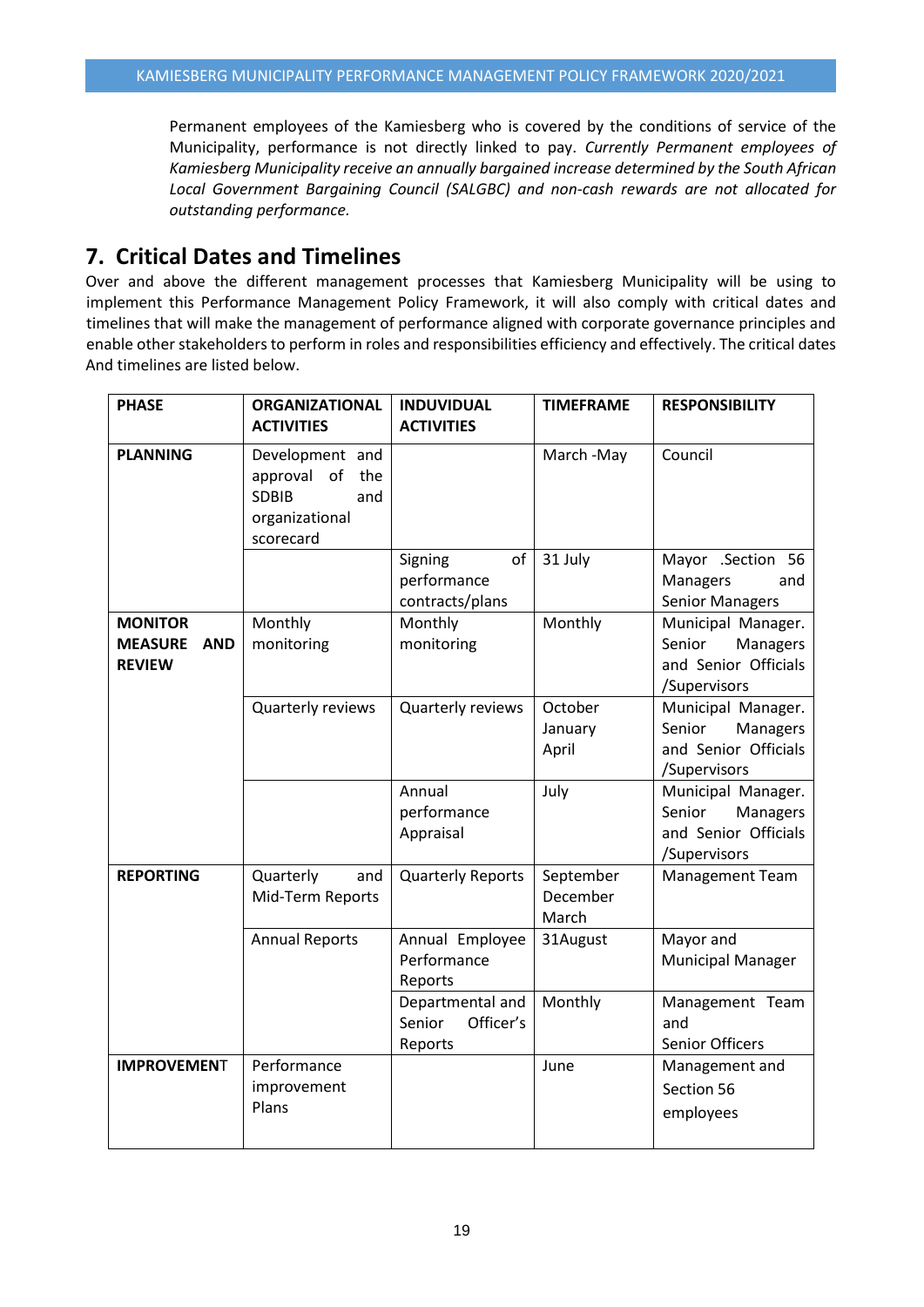# **8. Evaluation and Review of the Performance Management System**

Kamiesberg Municipality will review its performance management system annually alongside the review of the IDP.

# **9. Conclusion**

This framework seeks the basis for a structured approach to performance management within the Kamiesberg Local Municipality. As indicated, proper implementation of this framework depends heavily on commitment and dedicated leadership. The process of implementing a Performance Management System must be seen as a learning process, where all involved are continuously improving the way the system works to fulfil the objectives of the system and address the emerging challenges from a constantly changing environment. With our electronic system we hope that all stakeholders got grip with the whole concept of performance management so that they can fully carry out their roles and responsibilities within the performance system

# **10. Appendices**

- 1. The 5-point Rating for Employee Performance Appraisals
- 2. Municipal Performance Regulations for Municipal Managers and Managers Directly Accountable to Municipal Managers,2006
- 3. Performance Agreement (template)

| <b>5Level</b><br><b>Rating</b><br><b>Scale</b> | <b>Descriptors</b>                                    | <b>Descriptions</b>                                                                                                                                                                                                                                                                                                                                    | <b>Ratings</b><br>$\overline{2}$<br>3<br>45<br>1 |
|------------------------------------------------|-------------------------------------------------------|--------------------------------------------------------------------------------------------------------------------------------------------------------------------------------------------------------------------------------------------------------------------------------------------------------------------------------------------------------|--------------------------------------------------|
| 5                                              | Outstanding                                           | Performance far exceeds the standard expected of<br>an employee at this level. The appraisal indicates<br>that the Employee has achieved above fully<br>effective results against all performance criteria<br>and indicators as specified in the PA and<br>Performance Plan and maintained this in all areas<br>of responsibility throughout the year. |                                                  |
| 4                                              | Performance<br>significantly<br>above<br>expectations | Performance is significant higher than the<br>standard expected in the job. The appraisal<br>indicates that the Employee has achieved above<br>fully effective results against more than half of the<br>performance criteria and indicators and fully<br>achieved all others throughout the year.                                                      |                                                  |
| 3                                              | Fully effective                                       | Performance fully meets the standards expected<br>in all areas of the job. The appraisal indicates that                                                                                                                                                                                                                                                |                                                  |

# **The 5-point Rating for Employee Performance Appraisals**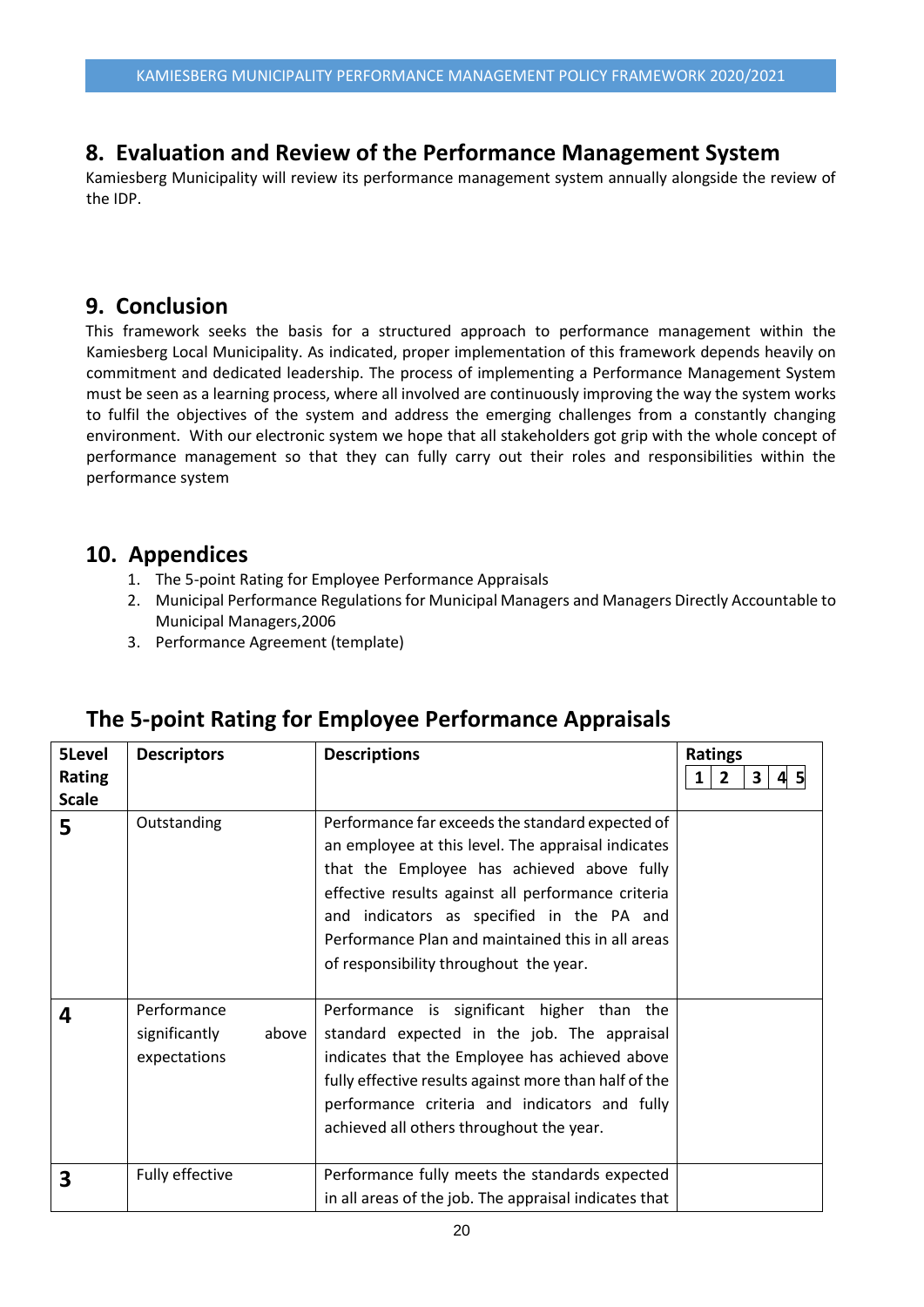|                |                             | the employee has fully achieved effective results<br>against all significant performance criteria and<br>indicators as specified in the PA and Performance<br>Plan.                                                                                                                                                                                                                                                                                                     |  |
|----------------|-----------------------------|-------------------------------------------------------------------------------------------------------------------------------------------------------------------------------------------------------------------------------------------------------------------------------------------------------------------------------------------------------------------------------------------------------------------------------------------------------------------------|--|
| $\overline{2}$ | Not fully effective         | Performance is below the standard required for<br>the job in key areas. Performance meets some of<br>the standards expected for the job. The<br>review/assessment indicates that the Employee<br>has achieved below fully effective results against<br>more than half the key performance criteria and<br>indicators as specified in the PA and Performance<br>Plan.                                                                                                    |  |
| 1              | Unacceptable<br>performance | Performance does not meet the standard<br>expected for the job. The review/assessment<br>indicates that the employee has achieve below<br>effective results against almost all of the<br>performance criteria and indicators as specified in<br>the PA and Performance Plan. The employee has<br>failed to demonstrate the commitment or ability<br>to bring performance up to the level expected in<br>the job despite management efforts to encourage<br>improvement. |  |